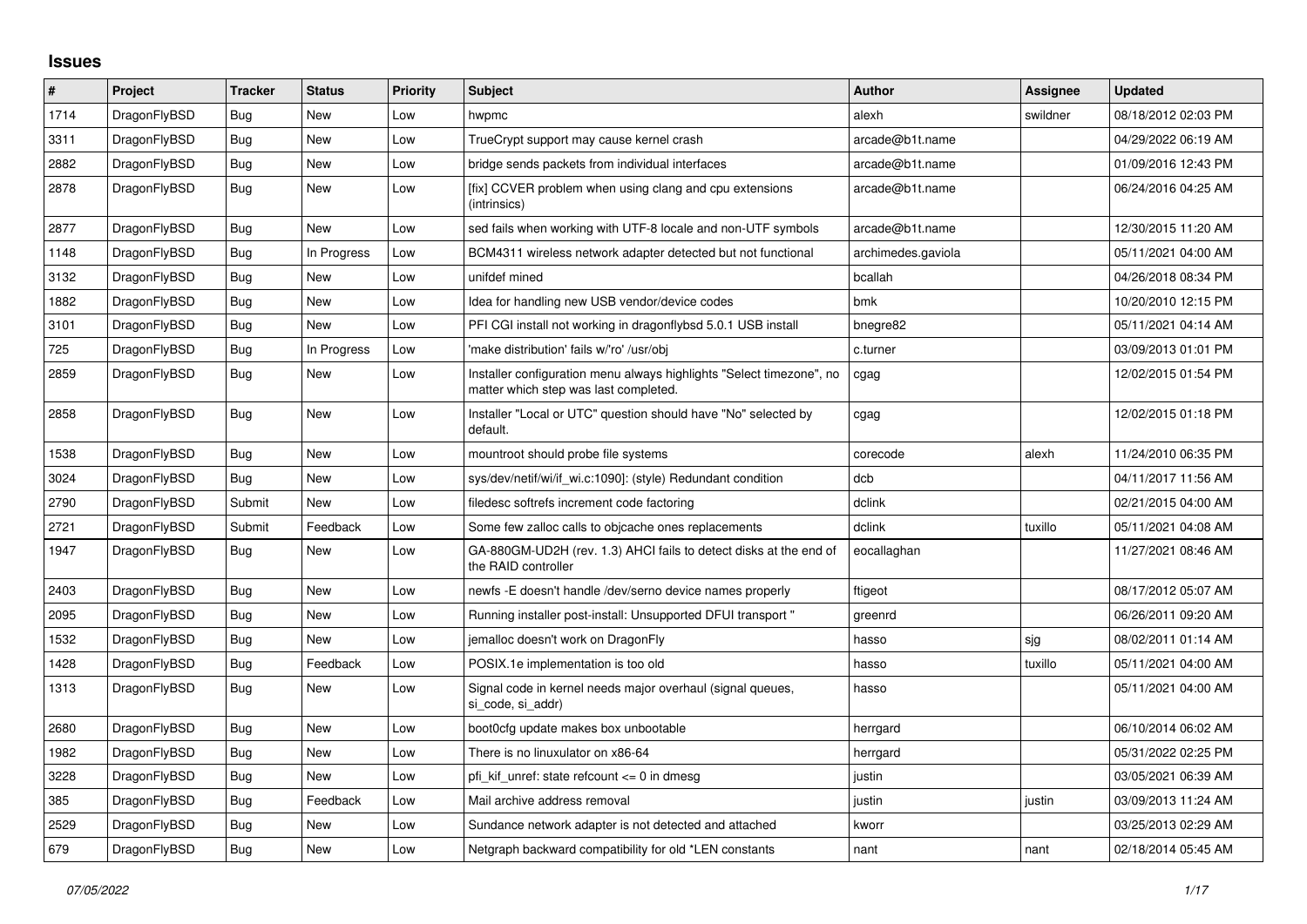| $\sharp$ | Project      | <b>Tracker</b> | <b>Status</b> | <b>Priority</b> | Subject                                                                                                   | <b>Author</b>     | Assignee | <b>Updated</b>      |
|----------|--------------|----------------|---------------|-----------------|-----------------------------------------------------------------------------------------------------------|-------------------|----------|---------------------|
| 3107     | DragonFlyBSD | Bug            | New           | Low             | ACPI interrupt storm when loading i915 on Lenovo T460                                                     | oyvinht           |          | 07/15/2020 07:01 AM |
| 2552     | DragonFlyBSD | Bug            | New           | Low             | hammer recovery should indicate progress                                                                  | phma              |          | 05/03/2013 12:13 AM |
| 2675     | DragonFlyBSD | Bug            | New           | Low             | Ultimate N WiFi Link 5300 get iwn_intr: fatal firmware error on 5GHz                                      | revuwa            |          | 05/11/2021 04:07 AM |
| 600      | DragonFlyBSD | Bug            | <b>New</b>    | Low             | /sys/libkern/karc4random                                                                                  | robin_carey5      | profmakx | 01/19/2015 03:07 AM |
| 2887     | DragonFlyBSD | <b>Bug</b>     | <b>New</b>    | Low             | Missing extattr_namespace_to_string and<br>extattr_string_to_namespace functions                          | rubenk            |          | 02/06/2016 05:09 AM |
| 2020     | DragonFlyBSD | <b>Bug</b>     | New           | Low             | Port brcm80211 driver from Linux to DragonFly BSD                                                         | studer            |          | 03/05/2011 10:54 PM |
| 1127     | DragonFlyBSD | Bug            | Feedback      | Low             | cdrom drive not detected                                                                                  | tgr               | corecode | 01/15/2015 08:55 AM |
| 285      | DragonFlyBSD | <b>Bug</b>     | Feedback      | Low             | interrupt latency with re without ip address configured                                                   | thomas.nikolajsen |          | 02/20/2014 10:30 AM |
| 2931     | DragonFlyBSD | <b>Bug</b>     | New           | Low             | 'gdb' of 'vkernel' unable to print backtrace                                                              | tofergus          |          | 07/26/2016 01:51 PM |
| 2636     | DragonFlyBSD | <b>Bug</b>     | Feedback      | Low             | Add -x flag to iostat (a la solaris)                                                                      | tuxillo           |          | 05/11/2021 04:07 AM |
| 2631     | DragonFlyBSD | <b>Bug</b>     | In Progress   | Low             | Verify library versioning current with full package build and switch it<br>on (after publishing packages) | tuxillo           |          | 05/11/2021 04:06 AM |
| 1819     | DragonFlyBSD | <b>Bug</b>     | In Progress   | Low             | truss - Major revamping task list                                                                         | tuxillo           | tuxillo  | 11/27/2021 08:45 AM |
| 293      | DragonFlyBSD | <b>Bug</b>     | Feedback      | Low             | Various updates to the handbook                                                                           | victor            | victor   | 03/10/2013 04:46 AM |
| 2252     | DragonFlyBSD | <b>Bug</b>     | New           | Low             | snd hda not useable if loaded via /boot/loader.conf                                                       | xbit              | swildner | 12/14/2011 12:23 AM |
| 2797     | DragonFlyBSD | <b>Bug</b>     | In Progress   | Low             | vkernels with & without machdep.pmap_mmu_optimize                                                         | yellowrabbit2010  |          | 11/27/2021 08:06 AM |
| 3041     | DragonFlyBSD | Submit         | New           | Normal          | firmware: Remove embedding of multiple images in one module.                                              | Anonymous         |          | 12/25/2020 02:15 AM |
| 2438     | DragonFlyBSD | Submit         | Feedback      | Normal          | <b>TRIM</b> fixes                                                                                         | Anonymous         | tuxillo  | 05/11/2021 03:45 AM |
| 2297     | DragonFlyBSD | <b>Bug</b>     | New           | Normal          | strange NFS (client) error messages / problems                                                            | Anonymous         |          | 02/19/2012 02:59 PM |
| 2292     | DragonFlyBSD | <b>Bug</b>     | New           | Normal          | re interface with jumbo frames (mtu larger than 1500) hangs after<br>some traffic                         | Anonymous         |          | 01/31/2012 12:11 AM |
| 2052     | DragonFlyBSD | <b>Bug</b>     | <b>New</b>    | Normal          | Kernel panic: CPU APIC ID out of range                                                                    | Anonymous         |          | 05/02/2011 11:06 AM |
| 1695     | DragonFlyBSD | Bug            | New           | Normal          | NFS-related system breakdown                                                                              | Anonymous         |          | 04/10/2014 12:35 AM |
| 1398     | DragonFlyBSD | Submit         | In Progress   | Normal          | hdestroy(3) restricts hash key to point to malloc'ed space                                                | Anonymous         |          | 08/20/2021 04:06 PM |
| 1397     | DragonFlyBSD | <b>Bug</b>     | Feedback      | Normal          | jobs -I output inconsistency when called from script                                                      | Anonymous         | tuxillo  | 05/15/2022 05:07 AM |
| 1390     | DragonFlyBSD | <b>Bug</b>     | In Progress   | Normal          | Use id_t type for {get,set}priority()                                                                     | Anonymous         | tuxillo  | 07/05/2019 02:18 AM |
| 2806     | DragonFlyBSD | <b>Bug</b>     | New           | Normal          | failed to configure a link-local address on ath0 (errno = 22)                                             | Chingyuan         |          | 05/25/2021 01:00 AM |
| 989      | DragonFlyBSD | Bug            | <b>New</b>    | Normal          | installer/fdisk trouble with wrapped values                                                               | Discodestroyer    |          | 02/18/2014 06:27 AM |
| 2620     | DragonFlyBSD | <b>Bug</b>     | <b>New</b>    | Normal          | moused problem                                                                                            | FilippoMo         |          | 12/20/2013 10:32 AM |
| 2618     | DragonFlyBSD | Bug            | New           | Normal          | mouse problem on RELEASE-3 6 0                                                                            | FilippoMo         |          | 12/20/2013 03:26 AM |
| 2617     | DragonFlyBSD | Bug            | Feedback      | Normal          | Possible issue with wireless mouse on 3.6 release                                                         | FilippoMo         |          | 01/14/2015 03:42 PM |
| 2453     | DragonFlyBSD | <b>Bug</b>     | New           | Normal          | panic: assertion "gd->gd_spinlocks == 0" failed                                                           | Johannes.Hofmann  |          | 11/12/2012 12:54 PM |
| 1850     | DragonFlyBSD | <b>Bug</b>     | New           | Normal          | volume-add on hammer root fs panic                                                                        | Johannes.Hofmann  |          | 04/18/2019 04:27 AM |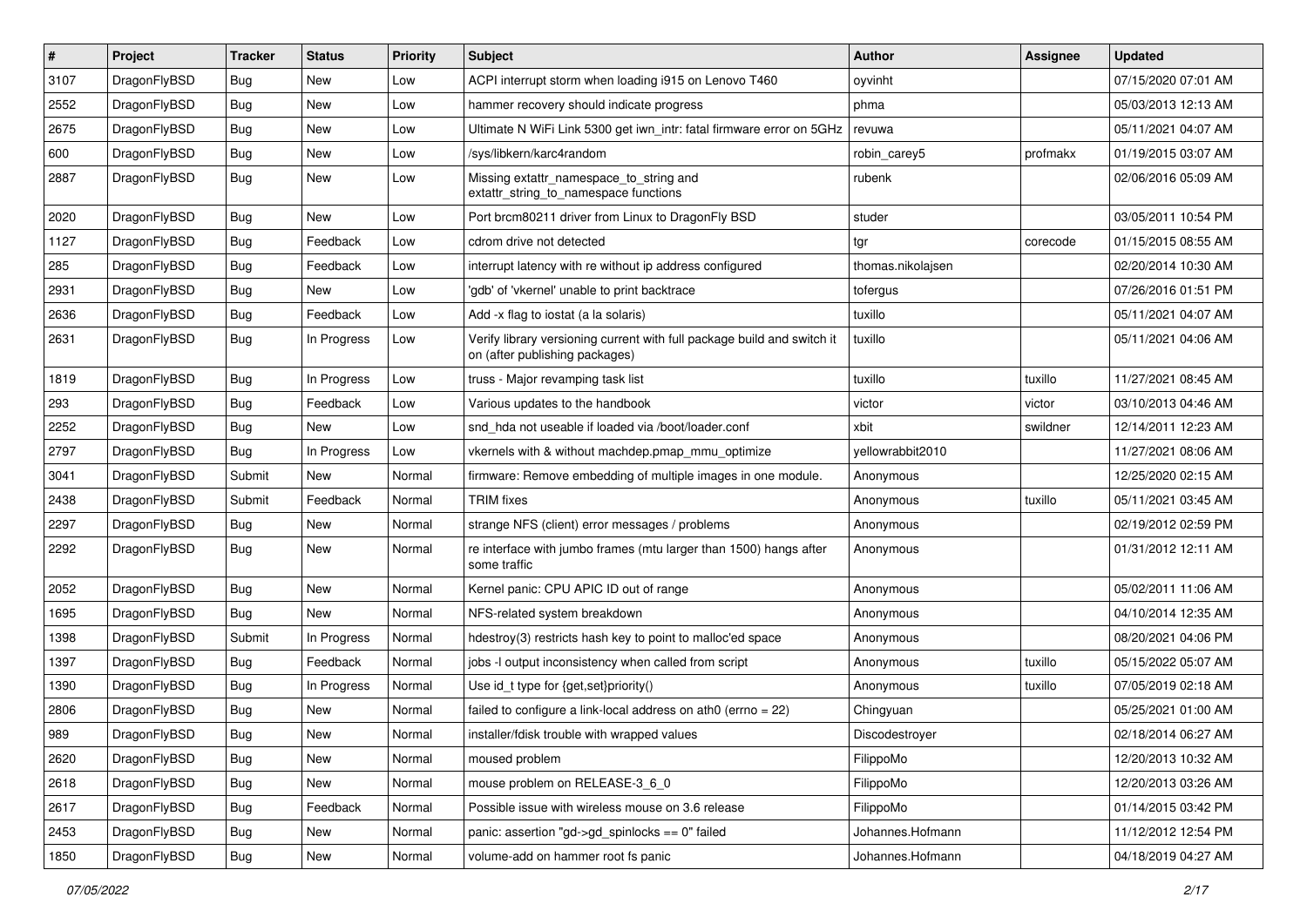| $\sharp$ | Project      | <b>Tracker</b> | <b>Status</b> | <b>Priority</b> | Subject                                                                                                                      | <b>Author</b>      | Assignee | <b>Updated</b>      |
|----------|--------------|----------------|---------------|-----------------|------------------------------------------------------------------------------------------------------------------------------|--------------------|----------|---------------------|
| 1700     | DragonFlyBSD | Submit         | In Progress   | Normal          | skip boot2 menu on <enter></enter>                                                                                           | Johannes.Hofmann   | tuxillo  | 05/15/2022 08:35 AM |
| 3006     | DragonFlyBSD | Bug            | New           | Normal          | boot0cfg: panic in kern_udev.c in function _udev_dict_set_cstr when<br>installing in VirtualBox                              | MichiGreat         |          | 04/01/2017 02:22 PM |
| 1246     | DragonFlyBSD | Bug            | <b>New</b>    | Normal          | bad resolution (monitor desync) with livedvd                                                                                 | Przem0l            |          | 02/18/2014 06:29 AM |
| 2493     | DragonFlyBSD | Bug            | <b>New</b>    | Normal          | vidcontrol: invalid video mode name                                                                                          | Svarov             |          | 01/24/2013 09:55 AM |
| 2595     | DragonFlyBSD | Bug            | New           | Normal          | DragonFly 3.4.3 crashes on SUN Blade X6250 with Qlogic ISP 2432<br>FC card                                                   | Turvamies          |          | 10/07/2013 11:53 AM |
| 3219     | DragonFlyBSD | Bug            | <b>New</b>    | Normal          | x11/xorg port can not be build                                                                                               | <b>UlasSAYGIN</b>  |          | 03/31/2020 08:57 AM |
| 3120     | DragonFlyBSD | Bug            | <b>New</b>    | Normal          | Intel AC 8260 firmware does not load                                                                                         | Vintodrimmer       |          | 08/28/2018 03:30 AM |
| 2852     | DragonFlyBSD | Bug            | New           | Normal          | Hammer File System - hangs on undo during system boot / mount -<br>will not recover on DragonFlyBSD newer than 3.6.0         | abale              |          | 05/11/2021 04:07 AM |
| 1941     | DragonFlyBSD | Bug            | New           | Normal          | wlan config crash                                                                                                            | abandon.every.hope |          | 12/24/2010 07:54 PM |
| 2250     | DragonFlyBSD | Bug            | <b>New</b>    | Normal          | Kernel panic                                                                                                                 | adamk              |          | 11/23/2018 01:10 AM |
| 3301     | DragonFlyBSD | Bug            | New           | Normal          | Gkrellm from the packages is not showing logged in users in main<br>window, logged in users always $== 0$                    | adrian             |          | 01/08/2022 04:24 AM |
| 3300     | DragonFlyBSD | <b>Bug</b>     | New           | Normal          | Running Xvnc from TigerVNC package through the INETD daemon<br>in TCP WAIT mode fails hard                                   | adrian             |          | 01/08/2022 04:25 AM |
| 3299     | DragonFlyBSD | Bug            | In Progress   | Normal          | DragonFlyBSD reports utterly wrong uptime (most of the time, right<br>after booting in)                                      | adrian             |          | 11/11/2021 01:43 PM |
| 2210     | DragonFlyBSD | Bug            | <b>New</b>    | Normal          | Bugtracker cannot assign default project for new users                                                                       | ahuete.devel       |          | 11/17/2011 11:30 AM |
| 1824     | DragonFlyBSD | Bug            | Feedback      | Normal          | kernel panic, x86, 2.7.3.859.ge5104                                                                                          | akirchhoff135014   |          | 03/10/2013 07:49 AM |
| 1921     | DragonFlyBSD | Bug            | In Progress   | Normal          | we miss mlockall                                                                                                             | alexh              | tuxillo  | 06/18/2022 04:08 AM |
| 2520     | DragonFlyBSD | Bug            | <b>New</b>    | Normal          | panic: assertion "IS_SERIALIZED((ifp->if_serializer))" failed in<br>if_default_serialize_assert at /usr/src/sys/net/if.c:437 | ano                |          | 03/09/2013 12:14 AM |
| 2329     | DragonFlyBSD | Bug            | New           | Normal          | ibm x3550 & acpi                                                                                                             | ano                |          | 06/03/2014 11:37 AM |
| 3278     | DragonFlyBSD | Bug            | New           | Normal          | Second screen image is distorted                                                                                             | arcade@b1t.name    |          | 07/10/2021 03:36 AM |
| 3209     | DragonFlyBSD | Bug            | New           | Normal          | svc has some minor bugs                                                                                                      | arcade@b1t.name    |          | 10/24/2019 09:08 AM |
| 2107     | DragonFlyBSD | Bug            | <b>New</b>    | Normal          | 2.10.1 sata dvd drive issue                                                                                                  | ausppc             |          | 07/31/2011 08:41 PM |
| 331      | DragonFlyBSD | Bug            | In Progress   | Normal          | ftpsesame (aka Bridging S01E03)                                                                                              | bastyaelvtars      |          | 03/09/2013 12:28 PM |
| 1718     | DragonFlyBSD | Bug            | Feedback      | Normal          | IDE disk drive not detected by x86_64 2.6.1 Live CD                                                                          | bcox               |          | 11/27/2021 08:25 AM |
| 3284     | DragonFlyBSD | <b>Bug</b>     | New           | Normal          | Wrong towlower() result for U+038A                                                                                           | bhaible            |          | 07/10/2021 03:34 AM |
| 3283     | DragonFlyBSD | <b>Bug</b>     | New           | Normal          | mknodat() cannot create FIFOs                                                                                                | bhaible            |          | 07/10/2021 03:34 AM |
| 3282     | DragonFlyBSD | Bug            | New           | Normal          | unexpected errno value from fopen()                                                                                          | bhaible            |          | 07/10/2021 03:34 AM |
| 3281     | DragonFlyBSD | <b>Bug</b>     | <b>New</b>    | Normal          | Crash after leaving unattended for a while                                                                                   | bhaible            |          | 07/10/2021 03:32 AM |
| 3110     | DragonFlyBSD | <b>Bug</b>     | New           | Normal          | crash with ipfw3 under load                                                                                                  | bnegre82           |          | 12/09/2017 06:22 AM |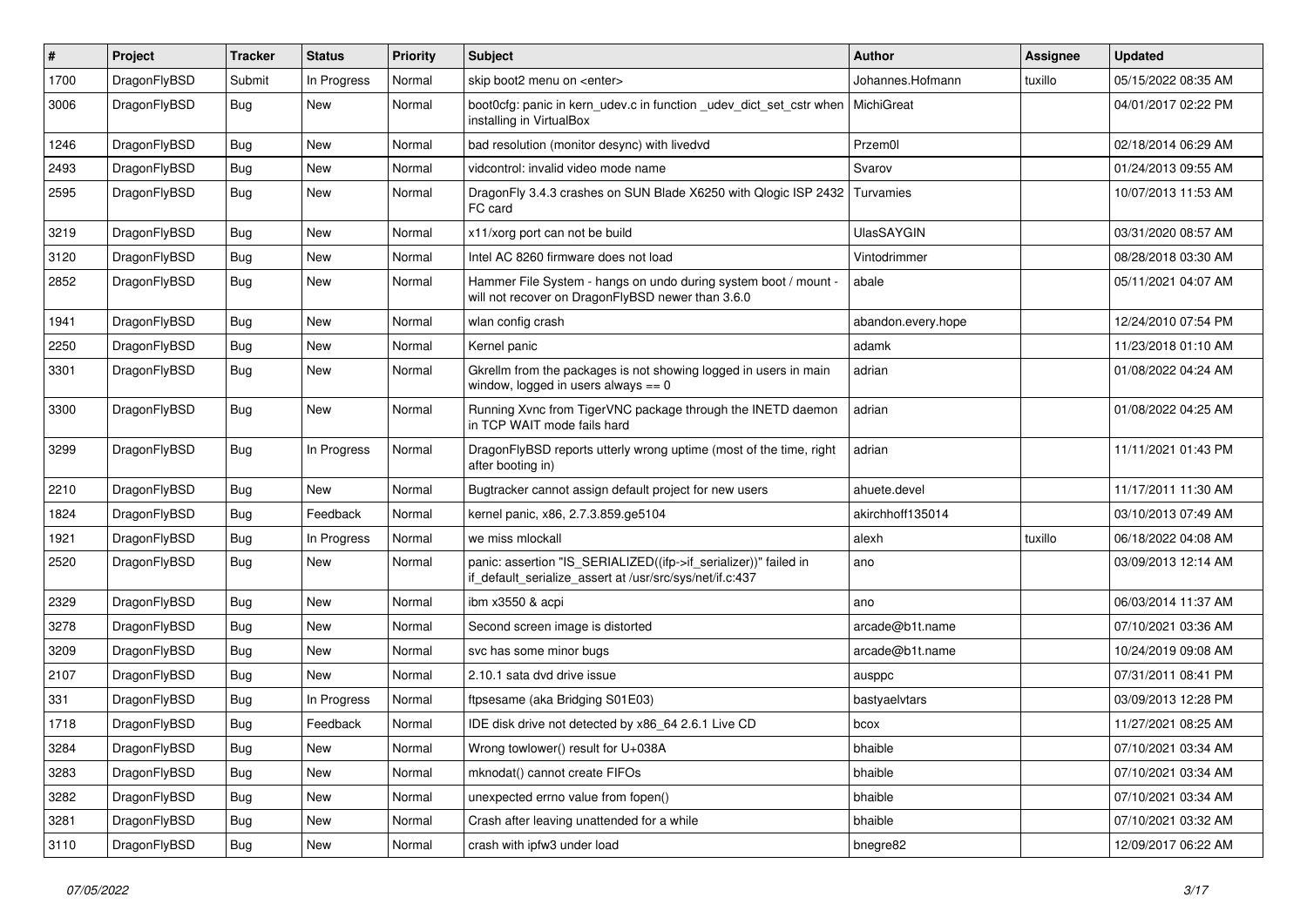| $\pmb{\#}$ | Project      | <b>Tracker</b> | <b>Status</b> | <b>Priority</b> | <b>Subject</b>                                                                               | <b>Author</b> | <b>Assignee</b> | <b>Updated</b>      |
|------------|--------------|----------------|---------------|-----------------|----------------------------------------------------------------------------------------------|---------------|-----------------|---------------------|
| 1594       | DragonFlyBSD | Bug            | New           | Normal          | Kernel panic during boot from Live CD on Dell E6400                                          | bodie         |                 | 05/11/2021 03:54 AM |
| 1521       | DragonFlyBSD | Bug            | Feedback      | Normal          | amd64 2.4 livecd won't mount root at boot                                                    | bolapara      |                 | 01/28/2018 03:45 AM |
| 2115       | DragonFlyBSD | Bug            | New           | Normal          | [msk] system freeze after receive some paquet                                                | bsdsx         |                 | 08/22/2011 10:22 AM |
| 2319       | DragonFlyBSD | Bug            | New           | Normal          | crypt/passwd forward compat                                                                  | c.turner1     |                 | 02/28/2012 12:39 PM |
| 2265       | DragonFlyBSD | Bug            | <b>New</b>    | Normal          | mbsrtowcs does not properly handle invalid mbstate t in ps                                   | c.turner1     | swildner        | 01/10/2012 07:56 PM |
| 1618       | DragonFlyBSD | Bug            | Feedback      | Normal          | collision for 'struct pmap' when using RPC and <sys user.h=""></sys>                         | carenas       |                 | 05/11/2021 04:05 AM |
| 3143       | DragonFlyBSD | Bug            | New           | Normal          | assertion "0" failed in hammer2_inode_xop_chain_sync                                         | cbin          |                 | 07/18/2018 12:50 PM |
| 3139       | DragonFlyBSD | Bug            | <b>New</b>    | Normal          | USB Mouse Does Not Work in DragonflyBSD guest on VirtualBox                                  | chiguy1256    |                 | 06/24/2018 10:14 PM |
| 3280       | DragonFlyBSD | Bug            | <b>New</b>    | Normal          | KMS console and i915(4) not working in 6.0                                                   | cmusser       |                 | 07/10/2021 03:35 AM |
| 1481       | DragonFlyBSD | Bug            | Feedback      | Normal          | panic: assertion: kva p(buf) in soopt from kbuf (after ipfw pipe<br>show, 2.2.1-R)           | combiner      |                 | 05/11/2021 04:01 AM |
| 1587       | DragonFlyBSD | Bug            | Feedback      | Normal          | can't gdb across fork                                                                        | corecode      | tuxillo         | 05/11/2021 03:54 AM |
| 1584       | DragonFlyBSD | Bug            | In Progress   | Normal          | can't use ssh from jail: debug1: read passphrase: can't open<br>/dev/tty: Device busy        | corecode      | tuxillo         | 05/11/2021 03:53 AM |
| 1583       | DragonFlyBSD | Bug            | In Progress   | Normal          | panic: assertion: cursor->trans->sync_lock_refs > 0 in<br>hammer recover cursor              | corecode      | tuxillo         | 05/11/2021 03:53 AM |
| 1556       | DragonFlyBSD | Bug            | New           | Normal          | many processes stuck in "hmrrcm", system unusable                                            | corecode      | tuxillo         | 05/11/2021 03:52 AM |
| 1547       | DragonFlyBSD | Bug            | In Progress   | Normal          | disklabel64 automatic sizing                                                                 | corecode      | tuxillo         | 05/11/2021 03:52 AM |
| 1528       | DragonFlyBSD | Bug            | In Progress   | Normal          | ktrace does not show proper return values for pipe(2)                                        | corecode      | tuxillo         | 05/11/2021 03:52 AM |
| 1475       | DragonFlyBSD | Bug            | In Progress   | Normal          | kernel blocks with low memory and syscons setting a high res mode<br>scrollback              | corecode      | tuxillo         | 05/11/2021 03:52 AM |
| 1474       | DragonFlyBSD | Bug            | New           | Normal          | ithread 1 unexpectedly rescheduled                                                           | corecode      | tuxillo         | 05/11/2021 03:52 AM |
| 1469       | DragonFlyBSD | Bug            | In Progress   | Normal          | Hammer history security concern                                                              | corecode      | tuxillo         | 05/11/2021 03:52 AM |
| 1442       | DragonFlyBSD | Bug            | New           | Normal          | blocking SIGSEGV and triggering a segment violation produces an<br>all CPU consuming process | corecode      | tuxillo         | 05/11/2021 03:52 AM |
| 1440       | DragonFlyBSD | Bug            | <b>New</b>    | Normal          | ptrace/gdb doesn't work after process blocks SIGTRAP                                         | corecode      | tuxillo         | 05/11/2021 03:52 AM |
| 1307       | DragonFlyBSD | Bug            | In Progress   | Normal          | hammer tid -2 shows unexpected result                                                        | corecode      |                 | 10/18/2016 05:29 PM |
| 1287       | DragonFlyBSD | Bug            | Feedback      | Normal          | altg configuration doesn't work                                                              | corecode      | tuxillo         | 05/11/2021 03:51 AM |
| 1030       | DragonFlyBSD | Bug            | In Progress   | Normal          | msdosfs umount panic                                                                         | corecode      | tuxillo         | 05/11/2021 03:51 AM |
| 911        | DragonFlyBSD | Bug            | Feedback      | Normal          | kldload/kernel linker can exceed malloc reserve and panic system                             | corecode      | tuxillo         | 05/11/2021 03:51 AM |
| 901        | DragonFlyBSD | Bug            | Feedback      | Normal          | route show needs to get data from all cpus                                                   | corecode      | tuxillo         | 05/11/2021 03:50 AM |
| 847        | DragonFlyBSD | <b>Bug</b>     | Feedback      | Normal          | processes getting stuck on mount point                                                       | corecode      | tuxillo         | 05/11/2021 03:50 AM |
| 781        | DragonFlyBSD | <b>Bug</b>     | In Progress   | Normal          | fdisk uses wrong geometry on usb flash drives                                                | corecode      | tuxillo         | 05/11/2021 03:50 AM |
| 742        | DragonFlyBSD | Bug            | In Progress   | Normal          | umount problems with multiple mounts                                                         | corecode      | tuxillo         | 06/25/2022 04:02 AM |
| 731        | DragonFlyBSD | Bug            | New           | Normal          | system freeze on "slice too large"                                                           | corecode      | tuxillo         | 06/25/2022 04:01 AM |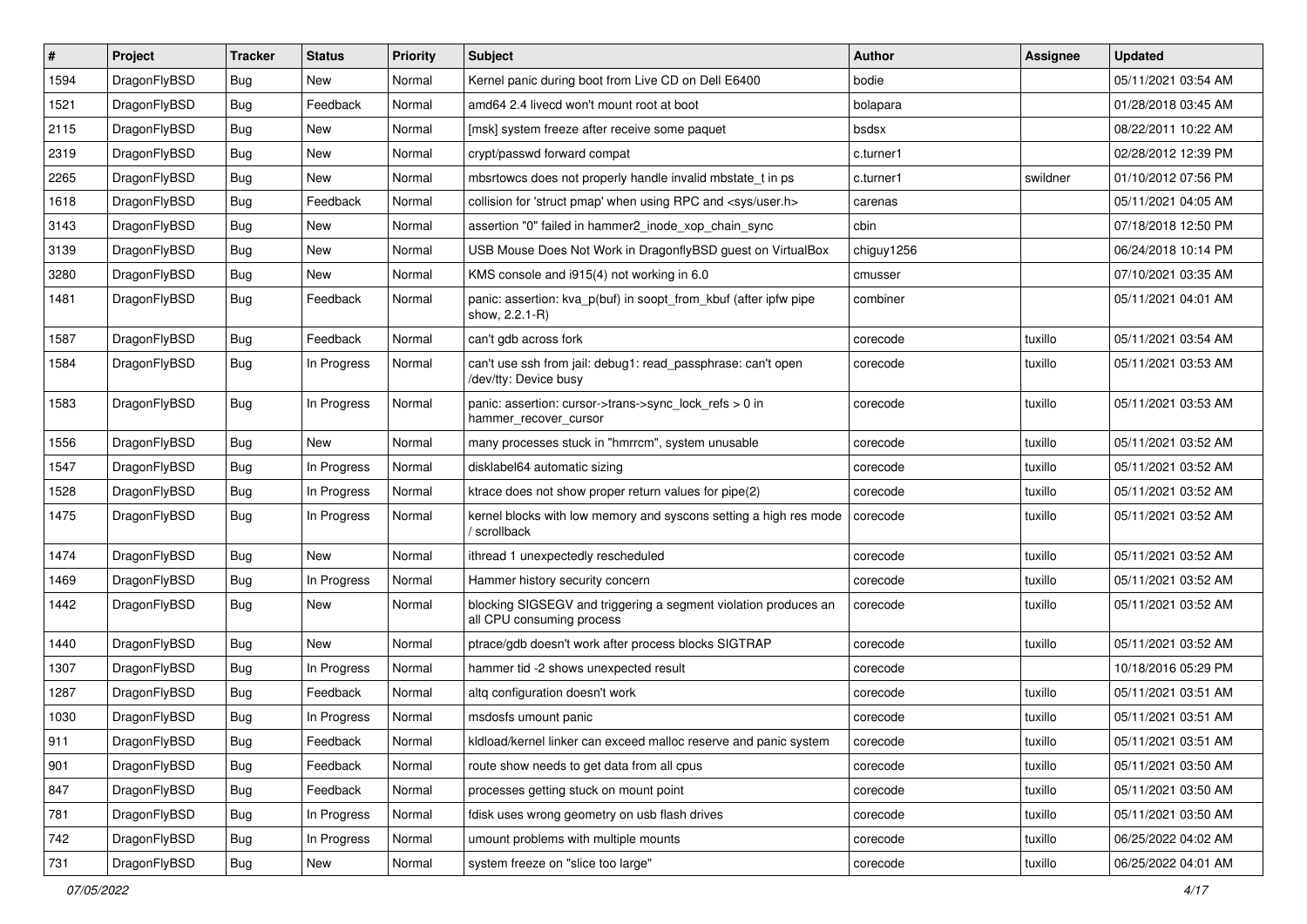| ∦    | Project      | <b>Tracker</b> | <b>Status</b> | <b>Priority</b> | <b>Subject</b>                                                                                                                                            | <b>Author</b> | Assignee | <b>Updated</b>      |
|------|--------------|----------------|---------------|-----------------|-----------------------------------------------------------------------------------------------------------------------------------------------------------|---------------|----------|---------------------|
| 341  | DragonFlyBSD | Bug            | <b>New</b>    | Normal          | Vinum erroneously repors devices as busy                                                                                                                  | corecode      | swildner | 01/21/2012 04:50 AM |
| 2687 | DragonFlyBSD | Bug            | <b>New</b>    | Normal          | natacontrol software RAID in installer                                                                                                                    | csmelosky     |          | 06/22/2014 12:03 PM |
| 3243 | DragonFlyBSD | <b>Bug</b>     | <b>New</b>    | Normal          | SMART status not reported properly for SSD disks                                                                                                          | daftaupe      |          | 09/09/2020 11:03 PM |
| 3227 | DragonFlyBSD | Submit         | <b>New</b>    | Normal          | Add HAMMER2 instructions in the installation medium README                                                                                                | daftaupe      |          | 03/26/2020 03:34 PM |
| 3145 | DragonFlyBSD | Submit         | In Progress   | Normal          | Update libelf to FreeBSD 12 current and build as base library usable<br>by ports                                                                          | davshao       | tuxillo  | 08/20/2021 03:58 PM |
| 3031 | DragonFlyBSD | Submit         | In Progress   | Normal          | Update drm/radeon to Linux 4.7.10 as much as possible                                                                                                     | davshao       | ftigeot  | 08/19/2021 12:33 PM |
| 2994 | DragonFlyBSD | <b>Bug</b>     | New           | Normal          | Intermittent boot hangs after git: hammer - HAMMER Version 7                                                                                              | davshao       |          | 03/30/2017 02:06 PM |
| 2835 | DragonFlyBSD | Bug            | <b>New</b>    | Normal          | /usr/include/c++/5.0/bits/c++locale.h likes<br>POSIX_C_SOURCE>=200809                                                                                     | davshao       |          | 11/18/2015 03:40 AM |
| 2688 | DragonFlyBSD | Bug            | <b>New</b>    | Normal          | 67613368bdda7 Fix wrong checks for U4B presence Asrock Z77M<br>difficulty detecting USB keyboard                                                          | davshao       |          | 06/28/2014 07:08 PM |
| 2652 | DragonFlyBSD | Bug            | <b>New</b>    | Normal          | 189a0ff3761b47  ix: Implement MSI-X support locks up Lenovo<br>S10 Intel Atom n270                                                                        | davshao       |          | 05/14/2014 01:55 AM |
| 2414 | DragonFlyBSD | Bug            | In Progress   | Normal          | Lenovo S10 acpi freeze (not new)                                                                                                                          | davshao       |          | 05/11/2021 04:13 AM |
| 3076 | DragonFlyBSD | <b>Bug</b>     | <b>New</b>    | Normal          | sys/dev/netif/ig hal/e1000 ich8lan.c:1594: sanity checking mixup?                                                                                         | dcb           |          | 10/11/2017 01:58 AM |
| 3025 | DragonFlyBSD | <b>Bug</b>     | <b>New</b>    | Normal          | sys/dev/powermng/powernow/powernow.c:284: bad comparison?                                                                                                 | dcb           |          | 09/23/2017 07:45 AM |
| 3022 | DragonFlyBSD | <b>Bug</b>     | <b>New</b>    | Normal          | sys/dev/netif/ath/ath/if_ath.c:2142: strange bitmask?                                                                                                     | dcb           |          | 04/11/2017 11:49 AM |
| 3021 | DragonFlyBSD | Bug            | In Progress   | Normal          | sys/dev/drm/i915/i915_gem_stolen.c:115]: (error) Signed integer<br>overflow for expression '65535<<20'                                                    | dcb           |          | 04/11/2017 12:46 PM |
| 3018 | DragonFlyBSD | <b>Bug</b>     | <b>New</b>    | Normal          | sys/bus/u4b/wlan/if_run.c:5464]: (style) Redundant condition                                                                                              | dcb           |          | 04/11/2017 11:26 AM |
| 3011 | DragonFlyBSD | Bug            | In Progress   | Normal          | dragonfly/sys/dev/netif/re/re.c: suspicious code?                                                                                                         | dcb           |          | 07/29/2017 01:26 AM |
| 2717 | DragonFlyBSD | Submit         | Feedback      | Normal          | Out of range numeric handling                                                                                                                             | dclink        | tuxillo  | 05/11/2021 04:08 AM |
| 3154 | DragonFlyBSD | Submit         | <b>New</b>    | Normal          | Update serial handling in bootloader                                                                                                                      | ddegroot      | dillon   | 11/06/2018 11:21 PM |
| 3147 | DragonFlyBSD | Submit         | <b>New</b>    | Normal          | Enable headless installation                                                                                                                              | ddegroot      |          | 10/09/2018 01:25 PM |
| 2708 | DragonFlyBSD | Bug            | <b>New</b>    | Normal          | unable to send TCP nor UDP on age(4) interface                                                                                                            | dermiste      |          | 05/11/2021 03:54 AM |
| 1774 | DragonFlyBSD | Bug            | <b>New</b>    | Normal          | New IP header cleanup branch available for testing                                                                                                        | dillon        |          | 05/15/2022 10:59 AM |
| 1448 | DragonFlyBSD | Bug            | Feedback      | Normal          | panic: assertion: _tp->tt_msg->tt_cpuid == mycpuid in<br>tcp_callout_active tcp_output tcp_usr_send netmsg_pru_send<br>netmsg service tcpmsg service loop | dillon        |          | 05/11/2021 04:00 AM |
| 1429 | DragonFlyBSD | Bug            | Feedback      | Normal          | vkernel bug - "mfree: m->m_nextpkt != NULL"                                                                                                               | dillon        |          | 05/11/2021 04:00 AM |
| 1336 | DragonFlyBSD | <b>Bug</b>     | In Progress   | Normal          | Still looking for reports of missed directory entries w/ HAMMER                                                                                           | dillon        |          | 05/11/2021 04:00 AM |
| 3117 | DragonFlyBSD | <b>Bug</b>     | New           | Normal          | Problem with colours if "intel" video-driver used                                                                                                         | dpostolov     |          | 01/07/2018 11:35 PM |
| 3116 | DragonFlyBSD | Bug            | New           | Normal          | da0 detects on very big volume if to _remove_ usb install stick and<br>reboot on Intel NUC5PPYH                                                           | dpostolov     |          | 01/07/2018 09:40 PM |
| 1877 | DragonFlyBSD | <b>Bug</b>     | New           | Normal          | Freeze during 1st hammer cleanup after new install                                                                                                        | elekktretterr |          | 05/15/2022 11:43 AM |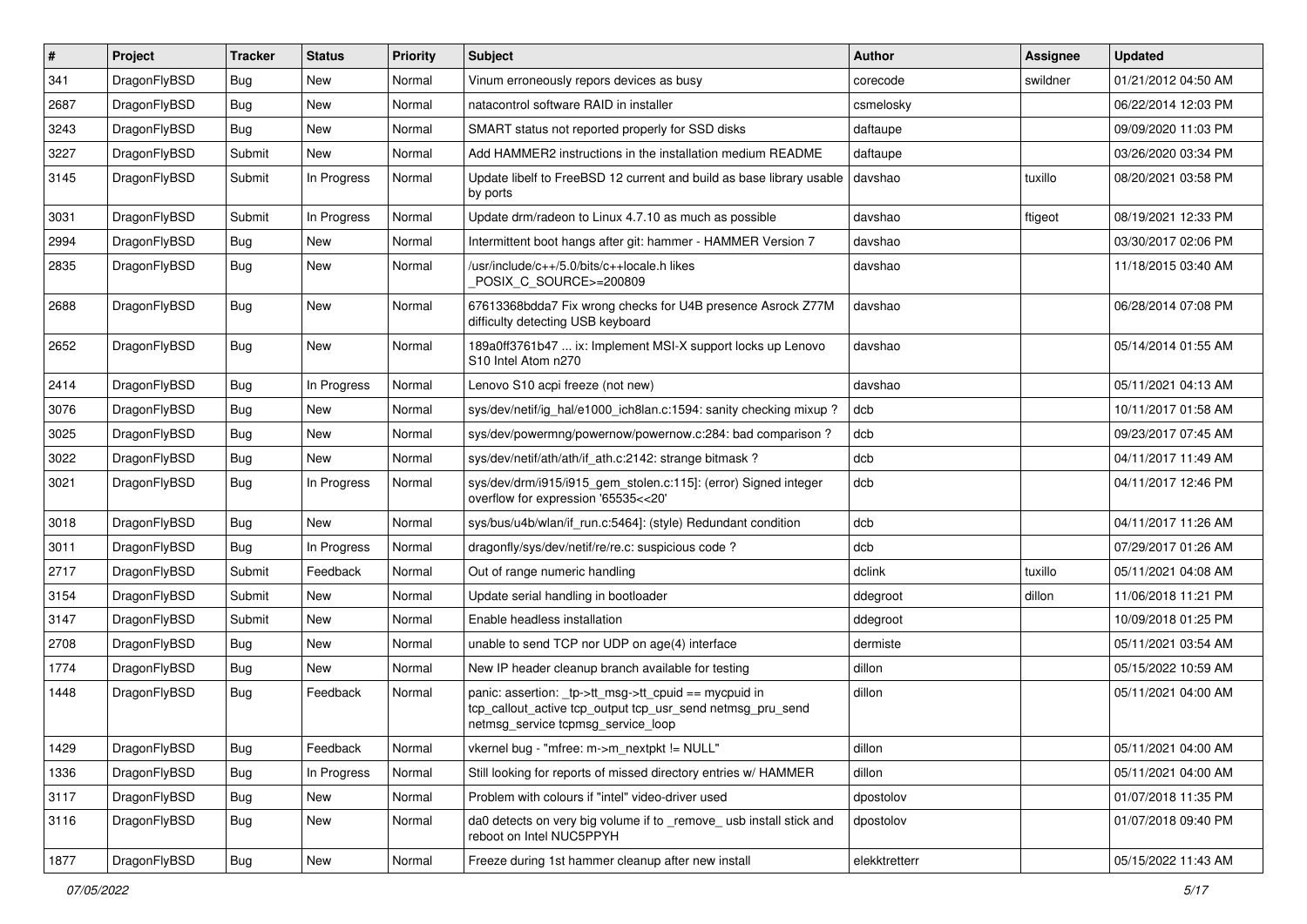| $\vert$ # | Project      | <b>Tracker</b> | <b>Status</b> | <b>Priority</b> | Subject                                                                                                    | <b>Author</b> | Assignee | <b>Updated</b>      |
|-----------|--------------|----------------|---------------|-----------------|------------------------------------------------------------------------------------------------------------|---------------|----------|---------------------|
| 1669      | DragonFlyBSD | Bug            | In Progress   | Normal          | Drive wont open using button                                                                               | elekktretterr |          | 02/29/2012 12:05 PM |
| 1668      | DragonFlyBSD | Bug            | Feedback      | Normal          | Power button not working                                                                                   | elekktretterr |          | 03/10/2013 06:22 AM |
| 1634      | DragonFlyBSD | Bug            | New           | Normal          | panic: spin lock: 0xe4ad1320, indefinitive wait!                                                           | elekktretterr |          | 01/19/2015 03:21 AM |
| 1613      | DragonFlyBSD | <b>Bug</b>     | Feedback      | Normal          | USB Keyboard not working on master                                                                         | elekktretterr |          | 05/11/2021 04:05 AM |
| 1463      | DragonFlyBSD | Bug            | New           | Normal          | Mountroot before drives are initialized                                                                    | elekktretterr |          | 12/07/2010 01:30 PM |
| 1456      | DragonFlyBSD | <b>Bug</b>     | Feedback      | Normal          | Microsoft wireless desktop problems                                                                        | elekktretterr |          | 01/15/2015 08:34 AM |
| 1454      | DragonFlyBSD | Bug            | Feedback      | Normal          | Unable to boot from external USB DVD drive                                                                 | elekktretterr |          | 05/11/2021 04:01 AM |
| 1194      | DragonFlyBSD | <b>Bug</b>     | New           | Normal          | SCSI errors while trying to copy photos from my camera                                                     | elekktretterr |          | 01/14/2015 04:39 PM |
| 1181      | DragonFlyBSD | <b>Bug</b>     | In Progress   | Normal          | ACX111 panic                                                                                               | elekktretterr |          | 05/11/2021 04:00 AM |
| 2254      | DragonFlyBSD | <b>Bug</b>     | New           | Normal          | panic: assertion "ref < &td->td_toks_end" failed in lwkt_gettoken at<br>/usr/src/sys/kern/lwkt_token.c:588 | eocallaghan   |          | 12/05/2011 10:21 PM |
| 2164      | DragonFlyBSD | Bug            | New           | Normal          | panic on reboot from usb.                                                                                  | eocallaghan   |          | 10/27/2011 09:29 AM |
| 2161      | DragonFlyBSD | Bug            | New           | Normal          | Outdated xorg.conf file gets installed into etc and screws up mouse                                        | eocallaghan   |          | 10/27/2011 01:51 PM |
| 2158      | DragonFlyBSD | <b>Bug</b>     | New           | Normal          | iwn panics with assertion on boot.                                                                         | eocallaghan   |          | 10/24/2011 04:13 PM |
| 1592      | DragonFlyBSD | Bug            | Feedback      | Normal          | AcpiOSUnmapMemory: Warning, deallocation did not track<br>allocation.                                      | eocallaghan   |          | 06/02/2014 07:45 AM |
| 1591      | DragonFlyBSD | Bug            | Feedback      | Normal          | Lenovo X301 hangs with AHCI Driver CMD TIMEOUT<br>STS=d0 <bsy></bsy>                                       | eocallaghan   |          | 05/11/2021 04:05 AM |
| 2544      | DragonFlyBSD | Bug            | New           | Normal          | live DVD system boot (menu option 1) caused db> prompt on<br>PE1950                                        | estrabd       |          | 05/11/2021 03:54 AM |
| 3276      | DragonFlyBSD | Submit         | New           | Normal          | Add option controlling whether gpt expand expands the last partition<br>(needs testing)                    | falsifian     |          | 07/10/2021 03:35 AM |
| 2075      | DragonFlyBSD | Bug            | <b>New</b>    | Normal          | pflogd on x86_64                                                                                           | fanch         |          | 05/16/2011 04:04 PM |
| 2569      | DragonFlyBSD | Bug            | New           | Normal          | ctime NFS                                                                                                  | ferney        |          | 08/11/2013 04:35 AM |
| 1672      | DragonFlyBSD | Bug            | Feedback      | Normal          | panic (trap 12) around btree_search() in 2.4.1-RELEASE                                                     | floid         |          | 01/19/2015 03:36 AM |
| 979       | DragonFlyBSD | <b>Bug</b>     | Feedback      | Normal          | Failure-prone USB mass storage (SB600? msdosfs? CAM?)                                                      | floid         |          | 01/15/2015 08:38 AM |
| 846       | DragonFlyBSD | <b>Bug</b>     | Feedback      | Normal          | USB bugs:usb mouse can't used!                                                                             | frankning     |          | 01/15/2015 08:36 AM |
| 1899      | DragonFlyBSD | <b>Bug</b>     | New           | Normal          | Keyboard doesn't work                                                                                      | fransm        |          | 05/15/2022 03:32 PM |
| 2819      | DragonFlyBSD | Bug            | In Progress   | Normal          | Random micro system freezes after a week of uptime                                                         | ftigeot       | dillon   | 08/16/2015 08:46 PM |
| 2803      | DragonFlyBSD | <b>Bug</b>     | <b>New</b>    | Normal          | HAMMER: Warning: UNDO area too small!                                                                      | ftigeot       |          | 03/11/2015 03:42 PM |
| 2674      | DragonFlyBSD | <b>Bug</b>     | <b>New</b>    | Normal          | <b>GPT Support</b>                                                                                         | ftigeot       |          | 12/28/2015 02:54 PM |
| 2619      | DragonFlyBSD | Bug            | New           | Normal          | DragonFly 3.6 can't be installed on a 6TB volume                                                           | ftigeot       |          | 02/23/2014 11:55 PM |
| 2535      | DragonFlyBSD | <b>Bug</b>     | New           | Normal          | Imap processes apparentlt blocked on disk I/O                                                              | ftigeot       |          | 04/02/2013 09:31 AM |
| 2416      | DragonFlyBSD | <b>Bug</b>     | <b>New</b>    | Normal          | ".' entry can be removed on mounted nfs filesystem                                                         | ftigeot       | tuxillo  | 06/03/2014 04:40 AM |
| 2122      | DragonFlyBSD | Submit         | New           | Normal          | [Review] Fixes to the VFS layer                                                                            | ftigeot       |          | 05/31/2022 03:25 PM |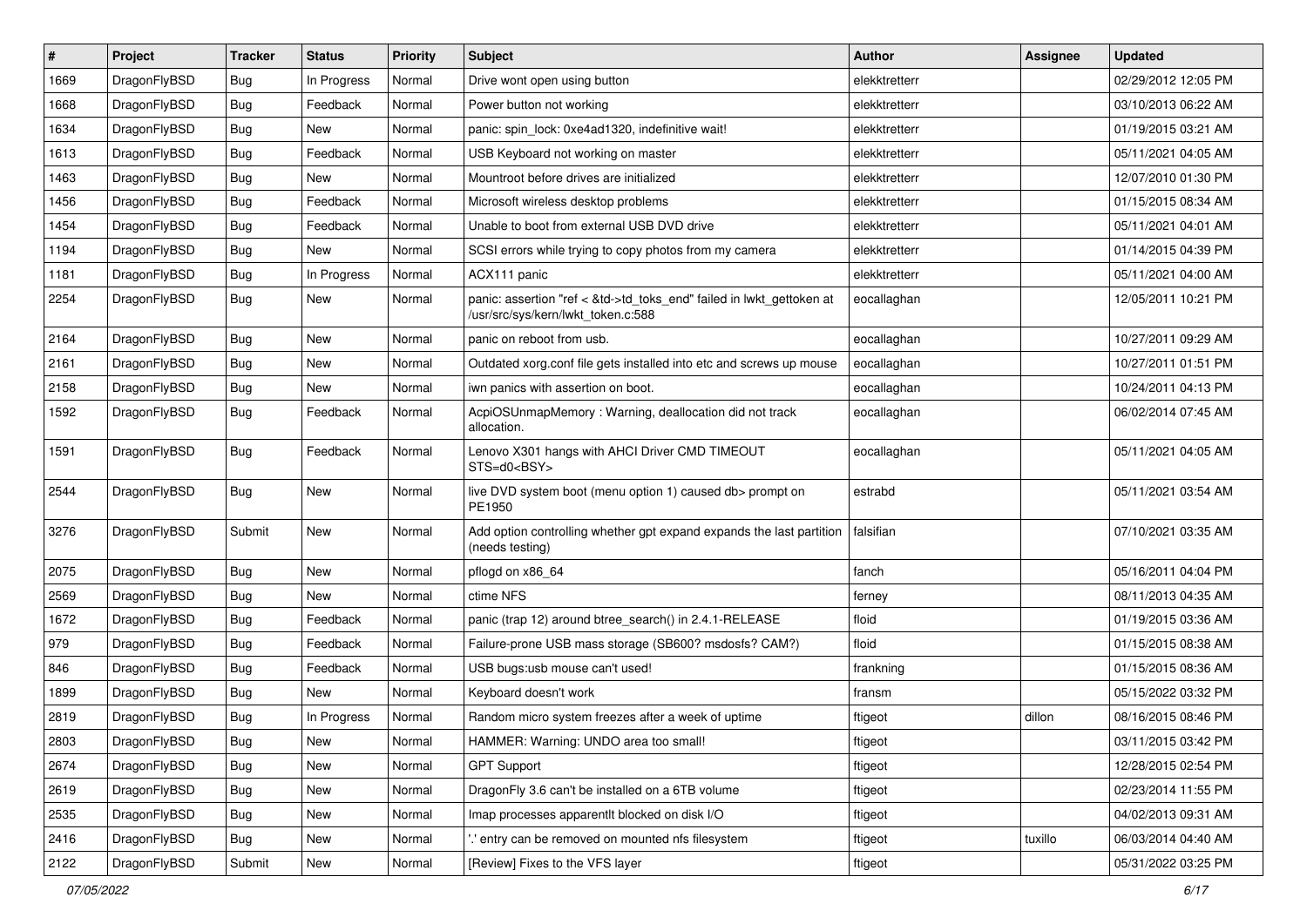| $\sharp$ | Project      | <b>Tracker</b> | <b>Status</b> | <b>Priority</b> | Subject                                                                                   | <b>Author</b>   | Assignee  | <b>Updated</b>      |
|----------|--------------|----------------|---------------|-----------------|-------------------------------------------------------------------------------------------|-----------------|-----------|---------------------|
| 2051     | DragonFlyBSD | Bug            | New           | Normal          | No ipv6 lan route entry created on 2.10                                                   | ftigeot         |           | 04/21/2011 10:37 AM |
| 2037     | DragonFlyBSD | Bug            | Feedback      | Normal          | Panic Bad link elm while building packages                                                | ftigeot         | dillon    | 04/21/2011 07:20 AM |
| 1923     | DragonFlyBSD | <b>Bug</b>     | New           | Normal          | Abysmal NFS performance with IPv6                                                         | ftigeot         |           | 12/05/2010 09:34 PM |
| 1826     | DragonFlyBSD | Bug            | New           | Normal          | panic during boot: assertion so->so_port  in tcp_input                                    | ftigeot         |           | 05/15/2022 11:05 AM |
| 1818     | DragonFlyBSD | Bug            | <b>New</b>    | Normal          | panic: Bad tailq NEXT (kqueue issue ?)                                                    | ftigeot         |           | 05/15/2022 11:40 AM |
| 1593     | DragonFlyBSD | Bug            | Feedback      | Normal          | panic: assertion: ccb == ap->ap_err_ccb in ahci_put_err_ccb                               | ftigeot         | ftigeot   | 05/15/2022 05:09 AM |
| 2577     | DragonFlyBSD | Bug            | New           | Normal          | virtio-blk iops performance is cpu limited on high end devices                            | gjs278          | vsrinivas | 08/01/2013 02:28 PM |
| 3165     | DragonFlyBSD | <b>Bug</b>     | <b>New</b>    | Normal          | Looping at boot time                                                                      | gop             |           | 12/28/2018 01:04 PM |
| 2094     | DragonFlyBSD | <b>Bug</b>     | New           | Normal          | Segfault when gdb printing backtrace from core dump                                       | greenrd         |           | 06/25/2011 04:14 PM |
| 1563     | DragonFlyBSD | Bug            | Feedback      | Normal          | reset(1) doesn't reset terminal to the defaults                                           | hasso           |           | 03/10/2013 04:17 AM |
| 1525     | DragonFlyBSD | Bug            | New           | Normal          | boehm-gc problems                                                                         | hasso           |           | 10/13/2012 07:13 PM |
| 1502     | DragonFlyBSD | Bug            | In Progress   | Normal          | Lock while deleting files from nohistory HAMMER directories                               | hasso           |           | 03/10/2013 04:28 AM |
| 1486     | DragonFlyBSD | <b>Bug</b>     | Feedback      | Normal          | Interrupt storm related to SATA DVD device                                                | hasso           |           | 05/11/2021 04:01 AM |
| 1430     | DragonFlyBSD | Bug            | New           | Normal          | Buggy w(1)?                                                                               | hasso           | alexh     | 11/24/2010 08:09 AM |
| 1411     | DragonFlyBSD | Bug            | Feedback      | Normal          | Burning doesn't work with ahci(4)                                                         | hasso           | dillon    | 05/11/2021 04:00 AM |
| 2125     | DragonFlyBSD | Bug            | New           | Normal          | Weird garbage in dmesg                                                                    | herrgard        |           | 08/30/2011 08:04 PM |
| 2045     | DragonFlyBSD | Bug            | New           | Normal          | ral(4): Fatal trap 12: page fault while in kernel mode (two panics)                       | herrgard        |           | 11/03/2011 05:34 PM |
| 3206     | DragonFlyBSD | Submit         | New           | Normal          | update psm/kbd to FreeBSD 12.0 code                                                       | htse            |           | 10/05/2019 03:49 PM |
| 3201     | DragonFlyBSD | Submit         | <b>New</b>    | Normal          | Fixes make search display                                                                 | htse            |           | 08/20/2021 04:02 PM |
| 3189     | DragonFlyBSD | Bug            | New           | Normal          | Allow DragonFly Mail Agent to accept an alternate config via<br>command line switch       | iang            |           | 08/16/2021 12:42 AM |
| 3029     | DragonFlyBSD | Bug            | New           | Normal          | Running DflyBSD 4.8 on FreeBSD bhyve as a guest                                           | iron            |           | 05/13/2022 04:33 AM |
| 2746     | DragonFlyBSD | Bug            | New           | Normal          | some fraction of xterms started from the xmonad window manager<br>get killed with SIGALRM | isenmann        | profmakx  | 12/28/2014 02:51 AM |
| 2604     | DragonFlyBSD | Bug            | <b>New</b>    | Normal          | dell laptop does not boot with LATEST                                                     | isenmann        |           | 11/20/2013 02:07 AM |
| 3134     | DragonFlyBSD | Bug            | New           | Normal          | RFC 3021 (/31 networks) appear to be unsupported                                          | jailbird        |           | 05/16/2018 11:03 PM |
| 2369     | DragonFlyBSD | Bug            | <b>New</b>    | Normal          | panic: Bad link elm 0xffffffe07edf6068 next->prev != elm                                  | jaydg           |           | 08/15/2012 03:04 AM |
| 2353     | DragonFlyBSD | Bug            | In Progress   | Normal          | panic: assertion "gd->gd_spinlocks_wr == 0" failed in<br>bsd4 schedulerclock              | jaydg           | alexh     | 11/28/2012 01:57 AM |
| 2308     | DragonFlyBSD | <b>Bug</b>     | New           | Normal          | System freeze when unloading snd_hda                                                      | jaydg           |           | 02/19/2012 07:15 AM |
| 2731     | DragonFlyBSD | Bug            | In Progress   | Normal          | Screen full of random colors when starting Xorg with Intel Haswell<br>HD Graphics P4600   | jkatzmaier      |           | 11/12/2014 04:08 PM |
| 3089     | DragonFlyBSD | <b>Bug</b>     | In Progress   | Normal          | vtnet(4) - disable TCP checksum offload by default                                        | jlane           | vadaszi   | 05/11/2021 04:14 AM |
| 2890     | DragonFlyBSD | <b>Bug</b>     | New           | Normal          | not able to boot usb installer on Toshiba Chromebook 2                                    | johnnywhishbone |           | 02/22/2016 03:42 AM |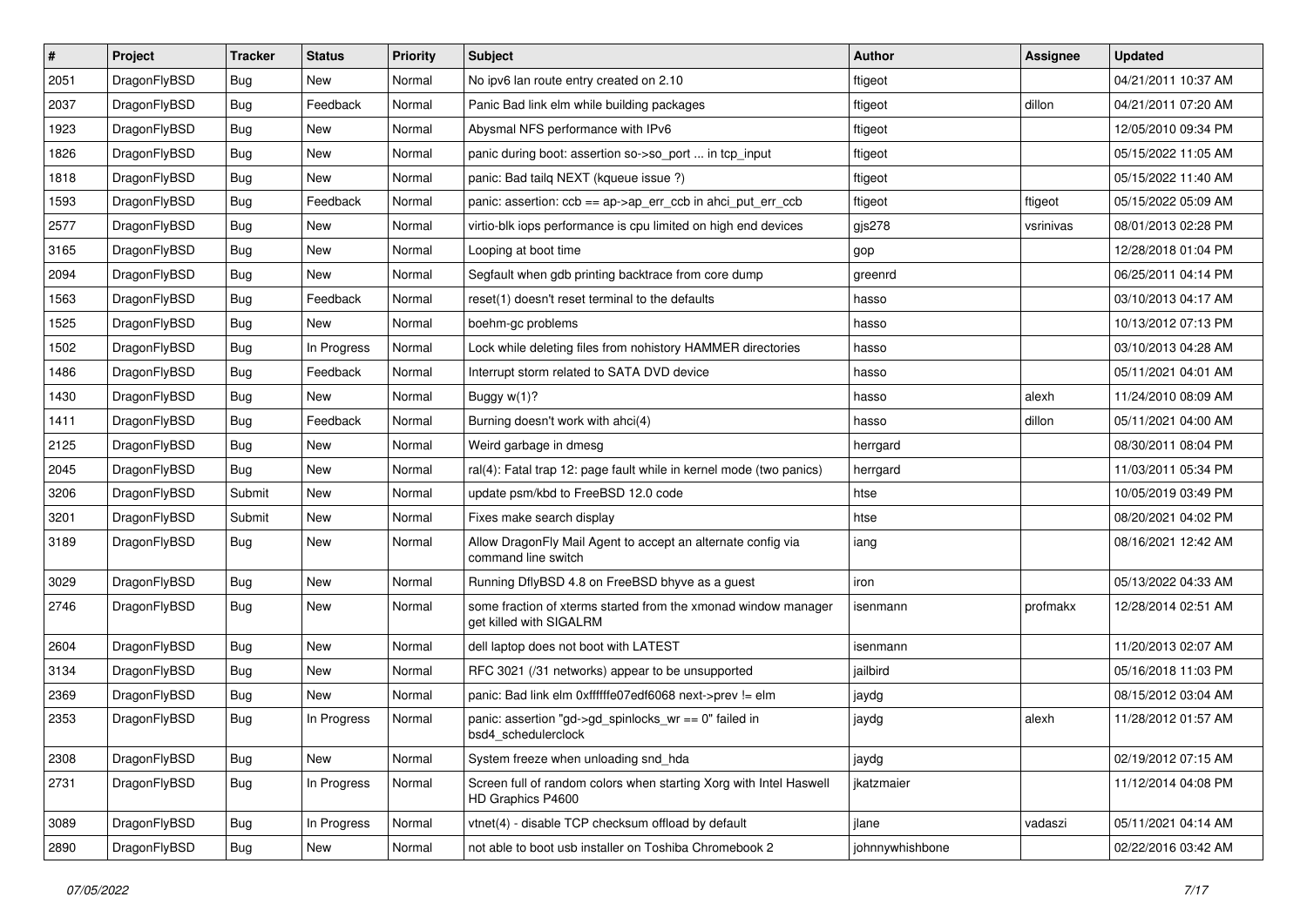| $\pmb{\#}$ | Project      | <b>Tracker</b> | <b>Status</b> | <b>Priority</b> | Subject                                                                                                    | <b>Author</b> | Assignee  | <b>Updated</b>      |
|------------|--------------|----------------|---------------|-----------------|------------------------------------------------------------------------------------------------------------|---------------|-----------|---------------------|
| 2712       | DragonFlyBSD | Bug            | New           | Normal          | connect(2) returns EINVAL when retrying after ECONNREFUSED                                                 | jorisgio      |           | 08/14/2014 05:31 PM |
| 2391       | DragonFlyBSD | Bug            | In Progress   | Normal          | System lock with ahci and acpi enabled on ATI RS690 chipset with<br>SMB600 sata controller                 | jorisgio      | vadaszi   | 06/03/2015 03:51 PM |
| 2568       | DragonFlyBSD | Bug            | New           | Normal          | AHCI panic                                                                                                 | josepht       |           | 06/07/2013 05:52 PM |
| 2013       | DragonFlyBSD | Bug            | In Progress   | Normal          | oversized DMA request loop                                                                                 | josepht       |           | 05/11/2021 04:06 AM |
| 1745       | DragonFlyBSD | Bug            | Feedback      | Normal          | kmalloc panic                                                                                              | josepht       |           | 05/11/2021 04:05 AM |
| 1330       | DragonFlyBSD | Bug            | Feedback      | Normal          | Hammer, usb disk, SYNCHRONIZE CACHE failure                                                                | josepht       |           | 06/02/2014 04:56 AM |
| 1717       | DragonFlyBSD | Bug            | Feedback      | Normal          | HAMMER panic in hammer cursor down()                                                                       | josepht1      |           | 05/11/2021 04:05 AM |
| 2245       | DragonFlyBSD | Bug            | New           | Normal          | panic: assertion "ref < &td->td_toks_end" failed in lwkt_gettoken at<br>/usr/src/sys/kern/lwkt_token.c:588 | juanfra684    |           | 11/22/2011 07:41 PM |
| 2153       | DragonFlyBSD | <b>Bug</b>     | <b>New</b>    | Normal          | Too many unuseful warnings at boot                                                                         | juanfra684    |           | 10/18/2011 10:16 PM |
| 2444       | DragonFlyBSD | Bug            | <b>New</b>    | Normal          | Crash during Hammer overnight cleanup                                                                      | justin        |           | 11/04/2012 07:58 AM |
| 2090       | DragonFlyBSD | <b>Bug</b>     | Feedback      | Normal          | snd_hda does not support headphone automute                                                                | justin        |           | 03/29/2012 08:03 PM |
| 2645       | DragonFlyBSD | Bug            | New           | Normal          | panic with dsched fq and ioprio                                                                            | jyoung15      |           | 02/20/2014 07:29 AM |
| 1727       | DragonFlyBSD | Bug            | Feedback      | Normal          | CD boot panic (2.6.1) (usb?)                                                                               | kiril         |           | 05/15/2022 05:10 AM |
| 2288       | DragonFlyBSD | Bug            | Feedback      | Normal          | Random IO performance loss introduced since January 1st                                                    | lentferj      |           | 01/23/2013 04:21 PM |
| 1939       | DragonFlyBSD | Bug            | <b>New</b>    | Normal          | Panic on nightly build and stress test box                                                                 | lentferj      |           | 12/18/2010 08:41 AM |
| 1916       | DragonFlyBSD | Bug            | <b>New</b>    | Normal          | Constant crashes on x86_64 with UFS                                                                        | lentferj      |           | 11/21/2010 07:40 PM |
| 2892       | DragonFlyBSD | Bug            | New           | Normal          | swap pager:indefinite wait bufferf error                                                                   | lhmwzy        |           | 02/21/2016 10:32 PM |
| 3310       | DragonFlyBSD | Bug            | In Progress   | Normal          | NVMM+QEMU fail to boot with UEFI: Mem Assist Failed<br>[gpa=0xfffffff0]                                    | liweitianux   |           | 01/11/2022 03:22 PM |
| 3028       | DragonFlyBSD | Bug            | In Progress   | Normal          | installer: confusion of set/get disk encryption passphrase dialogs                                         | liweitianux   | tuxillo   | 06/03/2022 05:13 PM |
| 2917       | DragonFlyBSD | Bug            | <b>New</b>    | Normal          | da8: reading primary partition table: error accessing offset<br>000000000000 for 512                       | liweitianux   |           | 05/11/2021 08:43 PM |
| 2565       | DragonFlyBSD | Bug            | <b>New</b>    | Normal          | "ifconfig ix0 up" panic                                                                                    | Itpig402a     |           | 06/03/2013 05:46 AM |
| 2434       | DragonFlyBSD | Bug            | <b>New</b>    | Normal          | BTX Halted - Boot fails on USB/GUI                                                                         | lucmv         |           | 10/17/2012 08:12 PM |
| 2808       | DragonFlyBSD | <b>Bug</b>     | New           | Normal          | X freeze by switching between X and VT - results in black screen                                           | lukesky333    |           | 05/11/2021 03:55 AM |
| 2531       | DragonFlyBSD | Bug            | <b>New</b>    | Normal          | camcontrol fails to disable APM                                                                            | m.lombardi85  |           | 03/23/2013 12:28 PM |
| 2370       | DragonFlyBSD | <b>Bug</b>     | New           | Normal          | panic: ffs_valloc: dup alloc                                                                               | marino        | vsrinivas | 02/01/2013 09:28 AM |
| 2167       | DragonFlyBSD | <b>Bug</b>     | New           | Normal          | shutdown/reboot fails after uptime msg                                                                     | marino        |           | 11/28/2011 03:01 AM |
| 2092       | DragonFlyBSD | Bug            | New           | Normal          | Panic: Bad link elm 0x next->prev != elm                                                                   | masterblaster | dillon    | 12/04/2011 12:49 PM |
| 3035       | DragonFlyBSD | <b>Bug</b>     | New           | Normal          | panic: assertion "cpu >= 0 && cpu < ncpus" failed in netisr_cpuport<br>at /usr/src/sys/net/netisr2.h:87    | masu          |           | 05/11/2017 01:24 AM |
| 2809       | DragonFlyBSD | Bug            | New           | Normal          | hammer mirror-stream                                                                                       | masu          |           | 04/10/2015 12:33 AM |
| 1860       | DragonFlyBSD | <b>Bug</b>     | Feedback      | Normal          | Panic while creating UFS fs on vn(4) for initrd                                                            | matthias      |           | 02/29/2012 07:16 AM |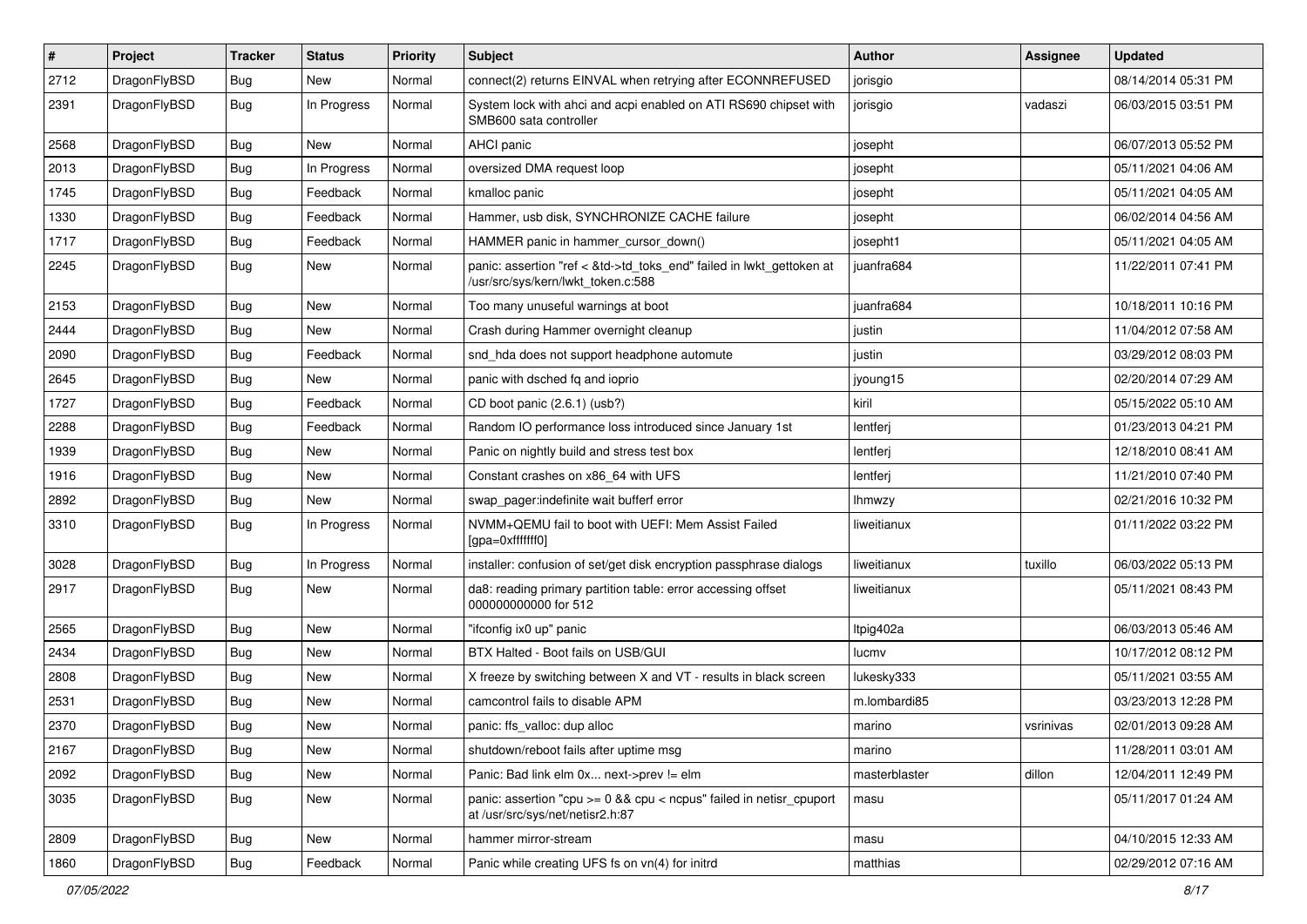| $\sharp$ | Project      | <b>Tracker</b> | <b>Status</b> | <b>Priority</b> | Subject                                                                                                            | <b>Author</b>          | <b>Assignee</b> | <b>Updated</b>      |
|----------|--------------|----------------|---------------|-----------------|--------------------------------------------------------------------------------------------------------------------|------------------------|-----------------|---------------------|
| 2067     | DragonFlyBSD | Bug            | New           | Normal          | sound/pcm: "play interrupt timeout, channel dead"                                                                  | matthiasr              |                 | 05/11/2021 03:55 AM |
| 2598     | DragonFlyBSD | Bug            | <b>New</b>    | Normal          | i386 via USB Booting                                                                                               | mbzadegan              |                 | 10/21/2013 02:28 AM |
| 2644     | DragonFlyBSD | Bug            | Feedback      | Normal          | 3.6.0-REL trap 9 on boot                                                                                           | memmerto               |                 | 11/27/2021 08:08 AM |
| 1293     | DragonFlyBSD | Bug            | New           | Normal          | 2.2.1-REL Installer Request                                                                                        | mk                     | tuxillo         | 05/11/2021 04:00 AM |
| 3317     | DragonFlyBSD | <b>Bug</b>     | In Progress   | Normal          | Network vtnet0 not working on Hetzner cloud                                                                        | mneumann               |                 | 06/18/2022 03:55 AM |
| 3235     | DragonFlyBSD | <b>Bug</b>     | New           | Normal          | Kernel panic in devfs vnops.c                                                                                      | mneumann               |                 | 04/28/2020 07:00 AM |
| 3222     | DragonFlyBSD | <b>Bug</b>     | New           | Normal          | gcc - undefined reference to '__atomic_load' (missing libatomic?)                                                  | mneumann               |                 | 02/08/2020 02:45 AM |
| 2972     | DragonFlyBSD | <b>Bug</b>     | <b>New</b>    | Normal          | ipfw3 "deny to me" does not work correctly                                                                         | mneumann               |                 | 12/27/2016 12:11 PM |
| 2881     | DragonFlyBSD | <b>Bug</b>     | New           | Normal          | Pulseaudio hangs/resets system when starting X11                                                                   | mneumann               |                 | 01/09/2016 03:08 AM |
| 2788     | DragonFlyBSD | <b>Bug</b>     | New           | Normal          | ioctl GSLICEINFO: Not working for vnode slice                                                                      | mneumann               |                 | 02/12/2015 07:49 AM |
| 3218     | DragonFlyBSD | <b>Bug</b>     | New           | Normal          | Kernel panics are not sent to comconsole when booted over EFI                                                      | mqudsi                 |                 | 12/02/2019 08:52 PM |
| 168      | DragonFlyBSD | <b>Bug</b>     | In Progress   | Normal          | Livelocked limit engaged while trying to setup IPW wireless                                                        | mschacht               | sepherosa       | 05/11/2021 04:05 AM |
| 1144     | DragonFlyBSD | <b>Bug</b>     | Feedback      | Normal          | Incorrect clock under KVM                                                                                          | msylvan                |                 | 03/09/2013 01:17 PM |
| 2104     | DragonFlyBSD | <b>Bug</b>     | New           | Normal          | network configuration seg. fault on install CD                                                                     | navratil               |                 | 07/26/2011 07:55 AM |
| 2958     | DragonFlyBSD | <b>Bug</b>     | Feedback      | Normal          | Hammer FS dies during pruning after massive write load                                                             | neilb                  |                 | 10/11/2016 04:20 AM |
| 2957     | DragonFlyBSD | <b>Bug</b>     | Feedback      | Normal          | swapoff -a followed by swapon -a doesn't give your swap back                                                       | neilb                  |                 | 10/09/2016 04:17 AM |
| 2098     | DragonFlyBSD | Submit         | New           | Normal          | [PATCH] correct ath man page example<br>(/usr/src/share/man/man4/ath.4)                                            | nobody                 |                 | 11/15/2011 12:27 AM |
| 3215     | DragonFlyBSD | <b>Bug</b>     | New           | Normal          | Hang in todrain(3) after write(3)                                                                                  | noloader               |                 | 11/25/2019 03:08 PM |
| 2622     | DragonFlyBSD | <b>Bug</b>     | New           | Normal          | VAIO FIT15E fn keys support                                                                                        | nonsolosoft            |                 | 12/31/2013 01:31 AM |
| 2621     | DragonFlyBSD | <b>Bug</b>     | New           | Normal          | core dump using cdrom                                                                                              | nonsolosoft            |                 | 12/27/2013 12:43 AM |
| 2412     | DragonFlyBSD | <b>Bug</b>     | <b>New</b>    | Normal          | wlan0 fails to get address via dhclient                                                                            | nonsolosoft            |                 | 08/30/2012 05:55 AM |
| 2182     | DragonFlyBSD | <b>Bug</b>     | New           | Normal          | if_msk PHY FIFO underrun/overflow                                                                                  | nonsolosoft            |                 | 09/03/2012 06:39 AM |
| 1193     | DragonFlyBSD | Bug            | New           | Normal          | kernel doesn't recognize cdrom drive                                                                               | nonsolosoft            |                 | 01/25/2014 09:11 PM |
| 3052     | DragonFlyBSD | <b>Bug</b>     | New           | Normal          | panic DragonFly v4.8.1-RELEASE by mounting a malformed NTFS<br>image [64.000]                                      | open.source@ribose.com |                 | 08/14/2017 03:22 AM |
| 3051     | DragonFlyBSD | <b>Bug</b>     | New           | Normal          | panic DragonFly v4.8.1-RELEASE by mounting a malformed NTFS<br>image [12.000]                                      | open.source@ribose.com |                 | 08/14/2017 03:20 AM |
| 3049     | DragonFlyBSD | Bug            | New           | Normal          | panic DragonFly v4.8.1-RELEASE by mounting a malformed<br>msdosfs image [12.128]                                   | open.source@ribose.com |                 | 08/14/2017 02:53 AM |
| 2802     | DragonFlyBSD | <b>Bug</b>     | New           | Normal          | USB Wifi urtwn0 crash from cd boot                                                                                 | opvalues               |                 | 03/10/2015 01:07 AM |
| 2799     | DragonFlyBSD | <b>Bug</b>     | New           | Normal          | Fatal trap 12 caused by moused(8) -p /dev/cual0                                                                    | opvalues               |                 | 03/04/2015 11:01 PM |
| 3152     | DragonFlyBSD | <b>Bug</b>     | Feedback      | Normal          | Console's size in ttyv0 and single user mode is sticking to 80x25,<br>while ttyv1 can make use of the whole screen | overtime               |                 | 02/24/2019 01:08 AM |
| 2874     | DragonFlyBSD | Bug            | New           | Normal          | make world DESTDIR=/emptydir fails                                                                                 | pascii                 |                 | 12/25/2015 07:04 AM |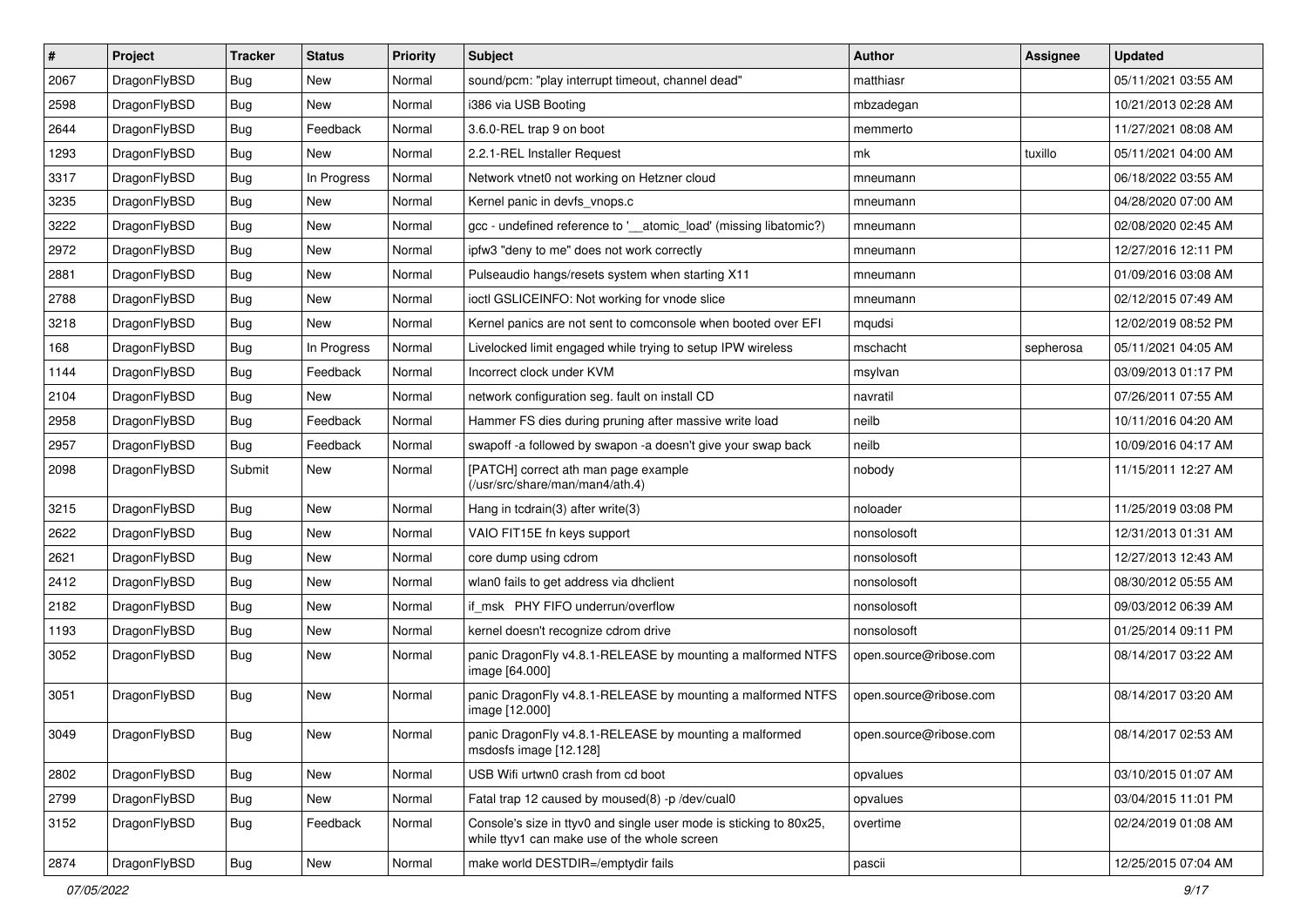| $\sharp$ | Project      | <b>Tracker</b> | <b>Status</b> | <b>Priority</b> | Subject                                                                                                        | <b>Author</b> | Assignee | <b>Updated</b>      |
|----------|--------------|----------------|---------------|-----------------|----------------------------------------------------------------------------------------------------------------|---------------|----------|---------------------|
| 2898     | DragonFlyBSD | <b>Bug</b>     | New           | Normal          | <b>HAMMER</b> panic                                                                                            | pavalos       |          | 11/03/2018 07:05 AM |
| 2526     | DragonFlyBSD | <b>Bug</b>     | New           | Normal          | hammer cleanup doesn't run on first day of DST                                                                 | pavalos       |          | 10/18/2016 05:28 PM |
| 2248     | DragonFlyBSD | <b>Bug</b>     | New           | Normal          | sysctl panic                                                                                                   | pavalos       |          | 11/23/2011 06:23 PM |
| 2199     | DragonFlyBSD | <b>Bug</b>     | New           | Normal          | screen segfaults if utmpx isn't present                                                                        | pavalos       |          | 11/15/2011 10:52 PM |
| 2099     | DragonFlyBSD | <b>Bug</b>     | New           | Normal          | page fault panic in vm system                                                                                  | pavalos       |          | 07/10/2011 08:51 AM |
| 2048     | DragonFlyBSD | <b>Bug</b>     | <b>New</b>    | Normal          | panic: ffs sync: rofs mod                                                                                      | pavalos       |          | 04/12/2011 05:45 AM |
| 2008     | DragonFlyBSD | <b>Bug</b>     | New           | Normal          | lwkt_setcpu_remote: td->td_flags 00800621 console flood                                                        | pavalos       |          | 03/06/2011 09:37 PM |
| 1969     | DragonFlyBSD | <b>Bug</b>     | <b>New</b>    | Normal          | pf-related network problem                                                                                     | pavalos       | lentferj | 02/01/2011 06:57 PM |
| 1949     | DragonFlyBSD | <b>Bug</b>     | New           | Normal          | iwn panic                                                                                                      | pavalos       |          | 01/30/2011 03:21 AM |
| 1946     | DragonFlyBSD | <b>Bug</b>     | <b>New</b>    | Normal          | ieee80211 panic                                                                                                | pavalos       | josepht  | 01/27/2011 06:00 PM |
| 1769     | DragonFlyBSD | <b>Bug</b>     | New           | Normal          | panic: assertion: _tp->tt_msg->tt_cpuid == mycpuid in<br>tcp_callout_active                                    | pavalos       | sjg      | 05/15/2022 11:07 AM |
| 3226     | DragonFlyBSD | <b>Bug</b>     | <b>New</b>    | Normal          | Xorg freezes in vm: thread stuck in "objtrm1"                                                                  | peeter        |          | 04/08/2020 02:10 AM |
| 2970     | DragonFlyBSD | <b>Bug</b>     | <b>New</b>    | Normal          | kernel 4.7: "Is -I" causes panic on UDF filesystem: "bgetvp -<br>overlapping buffer"                           | peeter        |          | 12/21/2016 02:46 AM |
| 1943     | DragonFlyBSD | <b>Bug</b>     | <b>New</b>    | Normal          | hammer assertion panic                                                                                         | peter         |          | 12/27/2010 12:45 AM |
| 1990     | DragonFlyBSD | <b>Bug</b>     | New           | Normal          | /mnt too large to mount                                                                                        | peur.neu      |          | 02/16/2011 11:24 PM |
| 1951     | DragonFlyBSD | <b>Bug</b>     | <b>New</b>    | Normal          | dma timeouts at phyaddr on a good hdd                                                                          | peur.neu      |          | 01/04/2011 07:12 AM |
| 3247     | DragonFlyBSD | <b>Bug</b>     | New           | Normal          | Kernel panic doing nothing much                                                                                | phma          |          | 09/12/2020 11:40 PM |
| 2816     | DragonFlyBSD | <b>Bug</b>     | New           | Normal          | A multitasking process being debugged can get stuck                                                            | phma          |          | 05/19/2015 03:57 AM |
| 2611     | DragonFlyBSD | <b>Bug</b>     | New           | Normal          | Change in IP address results in network not working                                                            | phma          |          | 12/05/2013 07:55 PM |
| 2557     | DragonFlyBSD | <b>Bug</b>     | New           | Normal          | stock 3.4.1 kernel halts during booting if dm and dm_target_crypt<br>are loaded and RAID controller is present | phma          |          | 05/12/2013 10:38 PM |
| 2389     | DragonFlyBSD | <b>Bug</b>     | New           | Normal          | computer crashed while listing processes                                                                       | phma          |          | 06/18/2012 02:49 PM |
| 2387     | DragonFlyBSD | <b>Bug</b>     | New           | Normal          | hammer ignores -t during dedup                                                                                 | phma          |          | 06/17/2012 12:30 PM |
| 2331     | DragonFlyBSD | <b>Bug</b>     | New           | Normal          | reading mouse mode from unopen file descriptor hangs mouse<br>driver                                           | phma          |          | 03/14/2012 09:43 AM |
| 2311     | DragonFlyBSD | <b>Bug</b>     | New           | Normal          | Xorg crash having something to do with drm                                                                     | phma          |          | 02/22/2012 09:59 AM |
| 2306     | DragonFlyBSD | Bug            | New           | Normal          | a crash starts the kernel debugger in text mode, but just reboots in $X \mid p$ hma                            |               |          | 02/11/2012 08:02 PM |
| 1559     | DragonFlyBSD | <b>Bug</b>     | New           | Normal          | kernel trap                                                                                                    | phma          |          | 11/27/2021 08:43 AM |
| 3302     | DragonFlyBSD | <b>Bug</b>     | <b>New</b>    | Normal          | Will not boot on System76 Lemur Pro (lemp10)                                                                   | piecuch       |          | 11/03/2021 10:21 AM |
| 3298     | DragonFlyBSD | <b>Bug</b>     | <b>New</b>    | Normal          | Running "w" and having logged in via XDM through VNC, "w" prints<br>an extra error message                     | piecuch       |          | 10/25/2021 09:16 AM |
| 3239     | DragonFlyBSD | Bug            | <b>New</b>    | Normal          | unable to SIGKILL glitched emacs                                                                               | piecuch       |          | 05/26/2020 03:30 AM |
| 3238     | DragonFlyBSD | Bug            | New           | Normal          | race conditions when printing from vkernel console                                                             | piecuch       |          | 05/19/2020 02:50 PM |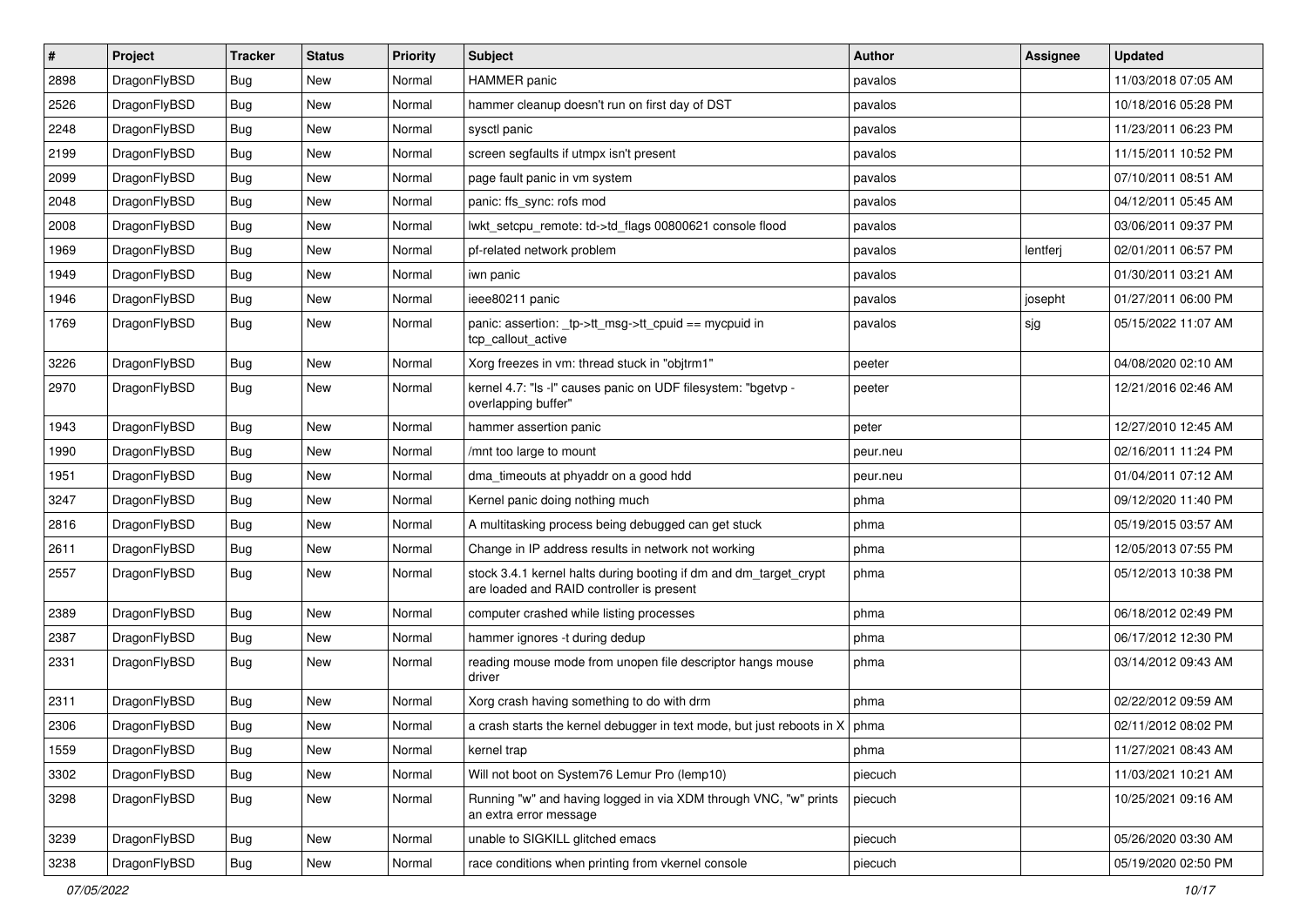| $\vert$ # | Project      | <b>Tracker</b> | <b>Status</b> | <b>Priority</b> | <b>Subject</b>                                                                                                                                                                                    | Author       | Assignee | <b>Updated</b>      |
|-----------|--------------|----------------|---------------|-----------------|---------------------------------------------------------------------------------------------------------------------------------------------------------------------------------------------------|--------------|----------|---------------------|
| 2496      | DragonFlyBSD | Bug            | <b>New</b>    | Normal          | NTFS malloc limit exceeded                                                                                                                                                                        | plasmob      | tuxillo  | 02/19/2013 08:47 AM |
| 3245      | DragonFlyBSD | <b>Bug</b>     | <b>New</b>    | Normal          | panic: free: guard1x fail, i915 load from loader.conf                                                                                                                                             | polachok     |          | 08/21/2020 10:36 AM |
| 1101      | DragonFlyBSD | <b>Bug</b>     | Feedback      | Normal          | ohci related panic                                                                                                                                                                                | polachok     |          | 05/11/2021 04:00 AM |
| 1577      | DragonFlyBSD | <b>Bug</b>     | Feedback      | Normal          | panic: assertion: leaf->base.obj_id == ip->obj_id in<br>hammer_ip_delete_range                                                                                                                    | qhwt+dfly    |          | 05/11/2021 04:01 AM |
| 1387      | DragonFlyBSD | <b>Bug</b>     | Feedback      | Normal          | zero-size malloc and ps: kvm getprocs: Bad address                                                                                                                                                | qhwt+dfly    |          | 05/11/2021 04:00 AM |
| 1368      | DragonFlyBSD | Bug            | In Progress   | Normal          | suspend signal race?                                                                                                                                                                              | qhwt+dfly    |          | 05/11/2021 03:51 AM |
| 570       | DragonFlyBSD | <b>Bug</b>     | Feedback      | Normal          | 1.8.x: ACPI problems                                                                                                                                                                              | qhwt+dfly    |          | 06/02/2014 03:45 AM |
| 1942      | DragonFlyBSD | Bug            | <b>New</b>    | Normal          | locking against myself in getcacheblk()?                                                                                                                                                          | qhwt.dfly    |          | 05/31/2022 02:15 PM |
| 1917      | DragonFlyBSD | <b>Bug</b>     | New           | Normal          | panic: assertion: (RB_EMPTY(&ip->rec_tree) && (ip->flags &<br>HAMMER_INODE_XDIRTY) == 0)    (!RB_EMPTY(&ip->rec_tree)<br>&& (ip->flags & HAMMER_INODE_XDIRTY) != 0) in<br>hammer_flush_inode_done | qhwt.dfly    |          | 11/24/2010 03:23 AM |
| 1876      | DragonFlyBSD | <b>Bug</b>     | <b>New</b>    | Normal          | devfs in jail + logging out from console( $t$ tyv1+) -> panic                                                                                                                                     | qhwt.dfly    | tuxillo  | 05/31/2022 03:24 PM |
| 2371      | DragonFlyBSD | Bug            | <b>New</b>    | Normal          | Timezone problem with America/Sao Paulo                                                                                                                                                           | raitech      |          | 05/17/2012 01:42 PM |
| 1560      | DragonFlyBSD | <b>Bug</b>     | Feedback      | Normal          | Unable to modify partition table on ThinkPad T61p during install                                                                                                                                  | rehsack      |          | 01/15/2015 08:57 AM |
| 3313      | DragonFlyBSD | Bug            | New           | Normal          | Can't boot from my live USB at all. The kernel loading process<br>hangs.                                                                                                                          | rempas       |          | 06/03/2022 12:16 AM |
| 2822      | DragonFlyBSD | <b>Bug</b>     | New           | Normal          | USB 3.0 stick throws "reading primary partition table: error<br>accessing offset 000[] for 152" error, while the stick works on any<br>other OS I tested                                          | revuwa       | profmakx | 06/29/2015 05:56 AM |
| 1836      | DragonFlyBSD | <b>Bug</b>     | <b>New</b>    | Normal          | Incorrect TCP checksum show up in tcpdump                                                                                                                                                         | robgar1      |          | 05/15/2022 11:22 AM |
| 2430      | DragonFlyBSD | Bug            | New           | Normal          | Alternate Password Hash method                                                                                                                                                                    | robin.carey1 |          | 10/07/2012 06:28 AM |
| 2138      | DragonFlyBSD | Bug            | <b>New</b>    | Normal          | > 100% CPU usage                                                                                                                                                                                  | robin.carey1 |          | 09/26/2011 12:20 PM |
| 2626      | DragonFlyBSD | Bug            | New           | Normal          | iwn driver drops with error: "firmware error 'iwn intr: fatal firmware<br>error""                                                                                                                 | rodyaj       |          | 01/09/2014 05:50 AM |
| 2738      | DragonFlyBSD | <b>Bug</b>     | New           | Normal          | Hammer: Strange behavior when trying to recover old version of<br>moved file                                                                                                                      | roland       |          | 11/20/2014 08:02 AM |
| 3141      | DragonFlyBSD | Bug            | <b>New</b>    | Normal          | dhclient blocks boot process                                                                                                                                                                      | rowo         |          | 12/16/2018 11:01 AM |
| 2080      | DragonFlyBSD | <b>Bug</b>     | <b>New</b>    | Normal          | panic: lockmgr thrd sleep: called from interrupt, ipi, or hard code<br>section                                                                                                                    | rumcic       |          | 05/30/2011 05:06 PM |
| 2072      | DragonFlyBSD | Bug            | New           | Normal          | Fatal trap 12: stopped at lwkt_send_ipiq3                                                                                                                                                         | rumcic       |          | 05/17/2011 04:12 AM |
| 1975      | DragonFlyBSD | <b>Bug</b>     | New           | Normal          | Applications seg fault in select() and poll()                                                                                                                                                     | rumcic       |          | 05/31/2022 02:58 PM |
| 1874      | DragonFlyBSD | Bug            | New           | Normal          | mpd listening on all IPs, accepting only on one                                                                                                                                                   | rumcic       |          | 05/08/2011 01:01 PM |
| 1873      | DragonFlyBSD | <b>Bug</b>     | New           | Normal          | Panic upon usb mouse detach and reattaching                                                                                                                                                       | rumcic       |          | 02/01/2011 09:53 AM |
| 1580      | DragonFlyBSD | <b>Bug</b>     | Feedback      | Normal          | Panic (Fatal trap 12: page fault while in kernel mode) while playing<br>with pf and netif names                                                                                                   | rumcic       |          | 12/21/2018 01:21 AM |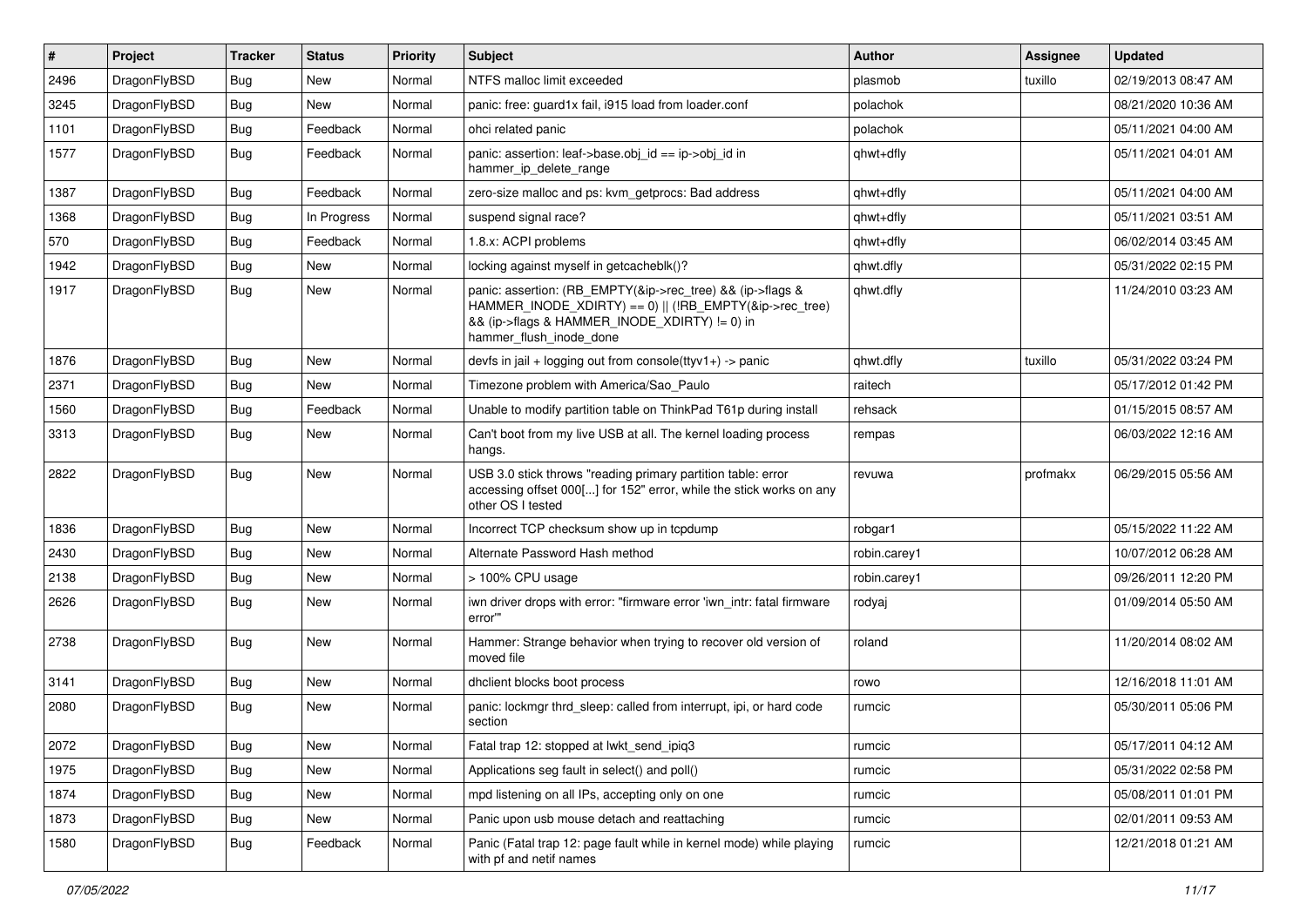| #    | Project      | <b>Tracker</b> | <b>Status</b> | <b>Priority</b> | <b>Subject</b>                                                                       | Author     | Assignee | <b>Updated</b>      |
|------|--------------|----------------|---------------|-----------------|--------------------------------------------------------------------------------------|------------|----------|---------------------|
| 1489 | DragonFlyBSD | Bug            | Feedback      | Normal          | panic: ufs_dirbad: bad dir                                                           | rumcic     |          | 03/10/2013 04:34 AM |
| 1250 | DragonFlyBSD | <b>Bug</b>     | Feedback      | Normal          | Panic upon plugging an USB flash drive into the machine                              | rumcic     |          | 03/10/2013 05:17 AM |
| 1249 | DragonFlyBSD | <b>Bug</b>     | Feedback      | Normal          | panic: ffs vfree: freeing free inode                                                 | rumcic     |          | 03/10/2013 05:13 AM |
| 1218 | DragonFlyBSD | Bug            | In Progress   | Normal          | panic: assertion: error == 0 in hammer_start_transaction                             | rumcic     |          | 05/11/2021 04:00 AM |
| 1192 | DragonFlyBSD | Submit         | <b>New</b>    | Normal          | KKASSERTs in sys/kern/uipc_{msg,socket}.c are too strict                             | rumcic     |          | 05/11/2021 04:07 AM |
| 998  | DragonFlyBSD | <b>Bug</b>     | In Progress   | Normal          | Unconfiguring a vn while it is mounted                                               | rumcic     | tuxillo  | 05/11/2021 04:00 AM |
| 2316 | DragonFlyBSD | Bug            | New           | Normal          | Ungraceful invalid password handling for adding a new user in the<br>installer       | rune       |          | 04/27/2012 11:23 PM |
| 2549 | DragonFlyBSD | <b>Bug</b>     | In Progress   | Normal          | netgraph7: Kernel page fault.                                                        | russiane39 | nant     | 05/10/2013 11:20 PM |
| 3047 | DragonFlyBSD | <b>Bug</b>     | <b>New</b>    | Normal          | HAMMER critical write error                                                          | samuel     |          | 06/19/2019 09:50 AM |
| 2123 | DragonFlyBSD | <b>Bug</b>     | <b>New</b>    | Normal          | hammer is losing files                                                               | schmir     |          | 08/30/2011 07:56 PM |
| 2100 | DragonFlyBSD | Bug            | Feedback      | Normal          | devfs related panic                                                                  | sepherosa  | alexh    | 07/10/2011 02:29 PM |
| 2042 | DragonFlyBSD | <b>Bug</b>     | <b>New</b>    | Normal          | kernel panic, when run boot0cfg                                                      | sepherosa  |          | 05/31/2022 03:01 PM |
| 1944 | DragonFlyBSD | Bug            | <b>New</b>    | Normal          | panic: backing_object 0xdea7b258 was somehow re-referenced<br>during collapse!       | sepherosa  |          | 12/27/2010 02:06 AM |
| 3160 | DragonFlyBSD | Submit         | In Progress   | Normal          | State the implementation difference in pkill/pgrep manual                            | sevan      | tuxillo  | 06/03/2022 05:15 PM |
| 2933 | DragonFlyBSD | Submit         | <b>New</b>    | Normal          | Remove unix domain socket support from cat(1)                                        | sevan      |          | 08/01/2016 08:10 PM |
| 2924 | DragonFlyBSD | Bug            | <b>New</b>    | Normal          | cat -v fails to tag characters in extended table with M- prefix with<br>some locales | sevan      |          | 07/11/2016 07:18 AM |
| 2124 | DragonFlyBSD | <b>Bug</b>     | <b>New</b>    | Normal          | getty repeating too quickly on port /dev/ttyv0                                       | sgeorge.ml |          | 09/01/2011 04:28 AM |
| 2891 | DragonFlyBSD | <b>Bug</b>     | <b>New</b>    | Normal          | Kernel panic in IEEE802.11 related code                                              | shamaz     |          | 05/29/2016 05:49 PM |
| 2863 | DragonFlyBSD | <b>Bug</b>     | <b>New</b>    | Normal          | HAMMER synch tid is zero                                                             | shamaz     |          | 12/12/2015 11:24 PM |
| 2820 | DragonFlyBSD | <b>Bug</b>     | <b>New</b>    | Normal          | TP-Link USB Wi-Fi adapter cannot be reattached to the system                         | shamaz     |          | 05/22/2015 09:45 PM |
| 1961 | DragonFlyBSD | <b>Bug</b>     | <b>New</b>    | Normal          | Can't create dump from DDB                                                           | shamaz     |          | 01/29/2011 09:02 PM |
| 1935 | DragonFlyBSD | <b>Bug</b>     | <b>New</b>    | Normal          | mouse does not work after switching between x and console                            | shamaz     |          | 12/13/2010 10:06 AM |
| 1884 | DragonFlyBSD | <b>Bug</b>     | <b>New</b>    | Normal          | System completely freezes while listening music (devbuf: malloc<br>limit exceeded)   | shamaz     |          | 01/24/2011 05:00 PM |
| 2061 | DragonFlyBSD | Bug            | <b>New</b>    | Normal          | USB keyboard boot panic                                                              | sjg        |          | 05/04/2012 12:20 AM |
| 1786 | DragonFlyBSD | <b>Bug</b>     | <b>New</b>    | Normal          | Calling NULL function pointer initiates panic loop                                   | sjg        |          | 10/11/2010 05:28 PM |
| 1302 | DragonFlyBSD | <b>Bug</b>     | In Progress   | Normal          | Checkpoint regression?                                                               | sjg        | sjg      | 07/10/2013 05:22 PM |
| 1964 | DragonFlyBSD | Bug            | New           | Normal          | iwn (panic assertion : wlan_assert_serialized)                                       | sjmm.ptr   | josepht  | 02/01/2011 12:57 PM |
| 2936 | DragonFlyBSD | <b>Bug</b>     | New           | Normal          | loader.efi crashes while loading kernel                                              | spaceille  |          | 08/20/2016 06:17 AM |
| 2587 | DragonFlyBSD | <b>Bug</b>     | New           | Normal          | SATA DVD writer not detected by DragonFly                                            | srussell   |          | 09/04/2020 08:55 AM |
| 2586 | DragonFlyBSD | <b>Bug</b>     | New           | Normal          | pf: "modulate" state seems problematic                                               | srussell   |          | 09/25/2013 07:36 PM |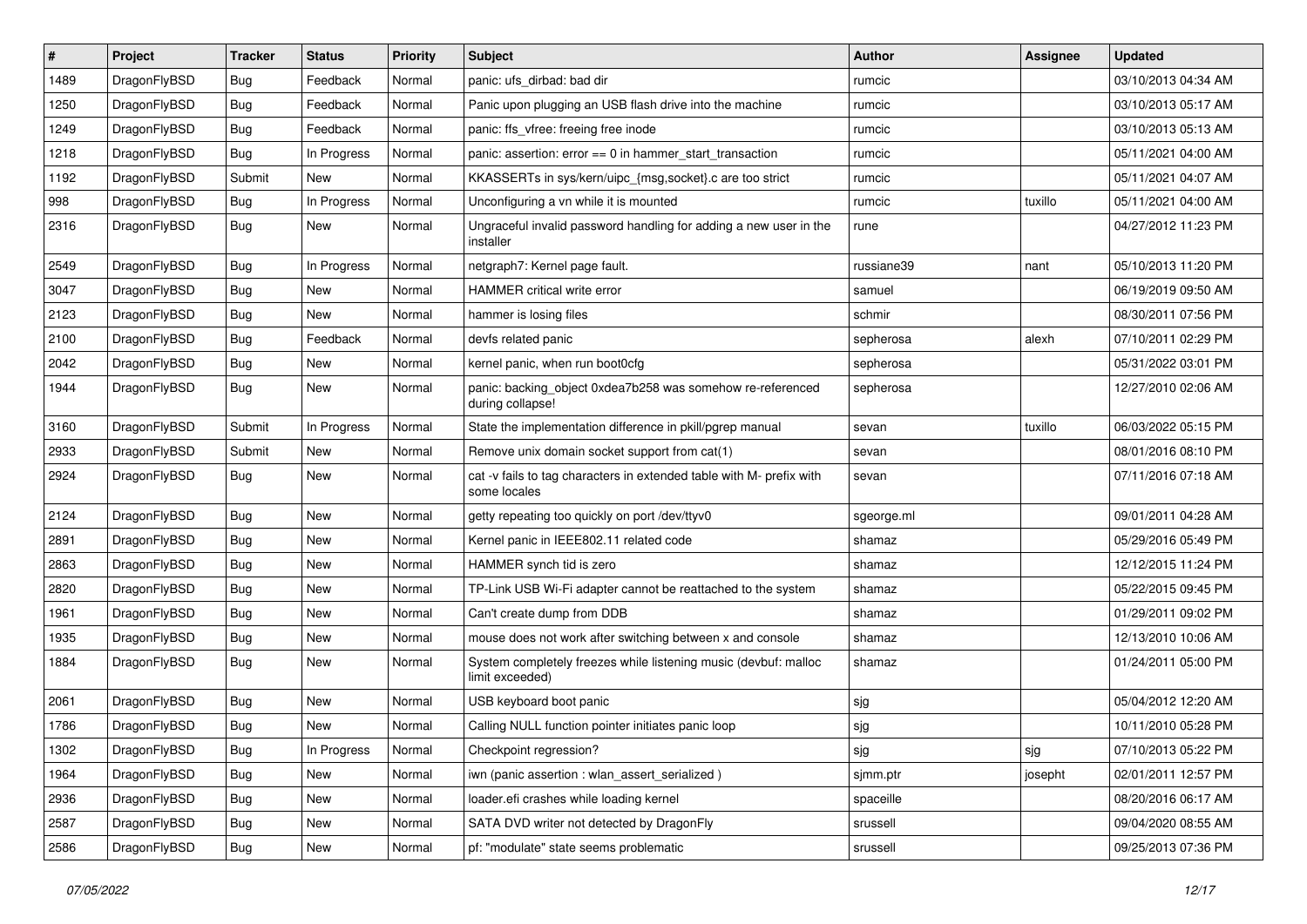| $\sharp$ | Project      | <b>Tracker</b> | <b>Status</b> | <b>Priority</b> | Subject                                                                                                  | <b>Author</b>     | Assignee | <b>Updated</b>      |
|----------|--------------|----------------|---------------|-----------------|----------------------------------------------------------------------------------------------------------|-------------------|----------|---------------------|
| 2077     | DragonFlyBSD | Bug            | New           | Normal          | USB devices conflicting                                                                                  | srussell          |          | 05/17/2011 05:12 PM |
| 2055     | DragonFlyBSD | Bug            | <b>New</b>    | Normal          | $ssh + IPV6 + bridge \Rightarrow connection freezes$                                                     | steve             |          | 04/24/2011 07:13 PM |
| 2004     | DragonFlyBSD | Bug            | New           | Normal          | LWKT_WAIT_IPIQ panic                                                                                     | steve             |          | 03/08/2011 05:46 PM |
| 2082     | DragonFlyBSD | Bug            | New           | Normal          | dfbsd 2.10.1 amd64 - mc port build error with 'bmake bin-install'                                        | sun-doctor        |          | 05/25/2011 07:18 PM |
| 2509     | DragonFlyBSD | Bug            | <b>New</b>    | Normal          | Redefinition of DIRBLKSIZ in restore(8)                                                                  | swildner          |          | 06/04/2022 04:40 AM |
| 1913     | DragonFlyBSD | Bug            | <b>New</b>    | Normal          | panic: assertion: ip->flush state != HAMMER FST FLUSH in<br>hammer_flush_inode_core                      | swildner          |          | 11/20/2010 05:27 PM |
| 1907     | DragonFlyBSD | Bug            | <b>New</b>    | Normal          | Hammer crash in hammer_flusher_flush()                                                                   | swildner          |          | 11/11/2010 05:07 AM |
| 243      | DragonFlyBSD | Bug            | Feedback      | Normal          | weird behavior in the shell                                                                              | swildner          |          | 05/31/2022 02:51 PM |
| 3217     | DragonFlyBSD | Bug            | <b>New</b>    | Normal          | rescue tools: make install fails if rescue folder doesn't exist                                          | t_dfbsd           |          | 11/27/2019 08:16 PM |
| 3135     | DragonFlyBSD | Submit         | New           | Normal          | Add EVFILT RECV and EVFILT SEND                                                                          | tautolog          |          | 05/25/2018 09:59 PM |
| 3036     | DragonFlyBSD | Bug            | New           | Normal          | panic in icmp redirect start() ASSERT IN NETISR(0)                                                       | tautolog          |          | 05/11/2017 07:27 PM |
| 2921     | DragonFlyBSD | Submit         | <b>New</b>    | Normal          | Allow moused to accept userland mouse events                                                             | tautolog          |          | 05/11/2021 04:08 AM |
| 2609     | DragonFlyBSD | Bug            | <b>New</b>    | Normal          | master: panic: assertion<br>"LWKT_TOKEN_HELD_ANY(vm_object_token(object))" failed in<br>swp pager lookup | thomas.nikolajsen |          | 11/28/2013 11:36 AM |
| 2436     | DragonFlyBSD | Bug            | New           | Normal          | panic: assertion "lp->lwp_qcpu == dd->cpuid" failed in<br>dfly_acquire_curproc                           | thomas.nikolajsen |          | 01/23/2013 11:07 AM |
| 1984     | DragonFlyBSD | Bug            | <b>New</b>    | Normal          | hammer mount fails after crash - HAMMER: FIFO record bad head<br>signature                               | thomas.nikolajsen |          | 03/08/2011 06:57 PM |
| 2459     | DragonFlyBSD | Bug            | Feedback      | Normal          | apic problems with HP Probook 4510s                                                                      | thowe             |          | 11/27/2021 08:22 AM |
| 3316     | DragonFlyBSD | Bug            | New           | Normal          | hammer2 dirent create() allows creating >1 dirents with the same<br>name                                 | tkusumi           |          | 06/05/2022 12:35 PM |
| 3312     | DragonFlyBSD | Submit         | <b>New</b>    | Normal          | hammer2: redundant chain modify after chain creation                                                     | tkusumi           |          | 05/15/2022 01:35 PM |
| 3269     | DragonFlyBSD | Bug            | In Progress   | Normal          | Is double-buffer'd buf still required by HAMMER2 ?                                                       | tkusumi           |          | 05/12/2021 04:09 PM |
| 3249     | DragonFlyBSD | Bug            | New           | Normal          | HAMMER2 fsync(2) not working properly                                                                    | tkusumi           |          | 09/21/2020 07:07 AM |
| 3246     | DragonFlyBSD | Bug            | <b>New</b>    | Normal          | HAMMER2 unable to handle ENOSPC properly                                                                 | tkusumi           |          | 09/04/2020 11:11 AM |
| 3184     | DragonFlyBSD | Bug            | New           | Normal          | tsleep(9) return value when PCATCH specified                                                             | tkusumi           |          | 04/03/2019 06:49 AM |
| 3142     | DragonFlyBSD | Submit         | New           | Normal          | lib/libdmsg: Unbreak using new API EVP CIPHER CTX new()                                                  | tkusumi           |          | 07/08/2018 04:18 AM |
| 2857     | DragonFlyBSD | <b>Bug</b>     | <b>New</b>    | Normal          | hammer stalls via bitcoin-qt                                                                             | tkusumi           |          | 11/30/2015 06:52 AM |
| 2812     | DragonFlyBSD | Bug            | New           | Normal          | Panic on Intel DE3815TYKHE                                                                               | tmorp             |          | 05/14/2015 03:14 PM |
| 2473     | DragonFlyBSD | <b>Bug</b>     | New           | Normal          | Kernel crash when trying to up the wpi0 device (Dfly<br>v3.3.0.758.g47388-DEVELOPMENT)                   | tomaz             |          | 02/24/2014 08:50 AM |
| 1579     | DragonFlyBSD | <b>Bug</b>     | Feedback      | Normal          | dfly 2.4.1 does not like HP DL360G4p and Smart Array 6400 with<br>MSA20                                  | tomaz.borstnar    | tuxillo  | 06/02/2014 02:44 PM |
| 1282     | DragonFlyBSD | Bug            | Feedback      | Normal          | panic (trap 12) when booting SMP kernel on Atom 330 (dual core)                                          | tomaz.borstnar    |          | 05/11/2021 04:00 AM |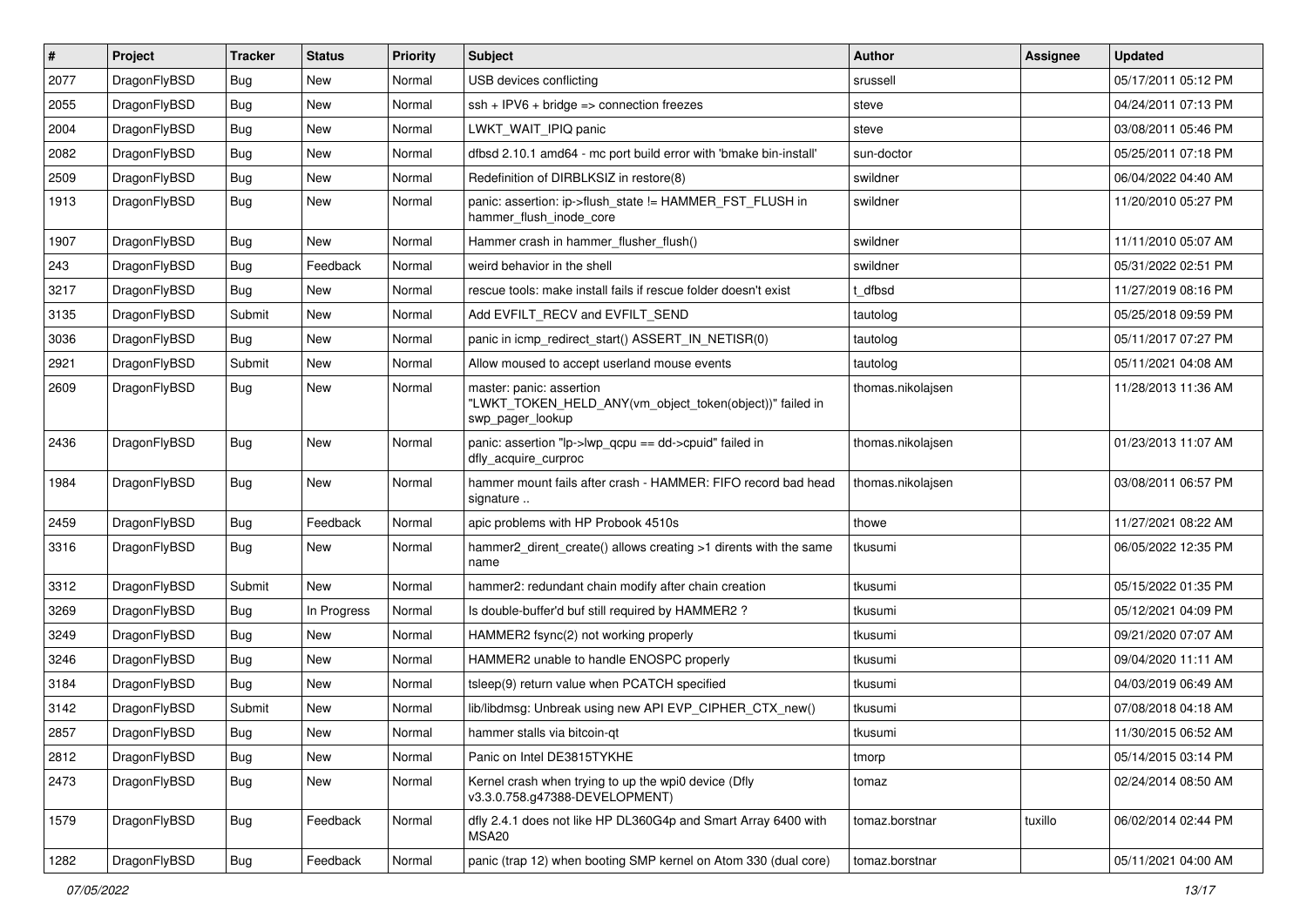| $\vert$ # | <b>Project</b> | <b>Tracker</b> | <b>Status</b> | Priority | <b>Subject</b>                                                                               | Author     | Assignee | <b>Updated</b>      |
|-----------|----------------|----------------|---------------|----------|----------------------------------------------------------------------------------------------|------------|----------|---------------------|
| 3319      | DragonFlyBSD   | Bug            | <b>New</b>    | Normal   | setproctitle() calls can change effect of later setproctitle() calls                         | tonyc      |          | 06/29/2022 06:10 PM |
| 3252      | DragonFlyBSD   | <b>Bug</b>     | New           | Normal   | tcsetattr/tcgetattr set errno incorrectly on non-TTY                                         | tonyc      |          | 10/26/2020 09:34 PM |
| 806       | DragonFlyBSD   | <b>Bug</b>     | Feedback      | Normal   | boot error on MacBook                                                                        | tralamazza |          | 06/04/2022 05:28 AM |
| 3231      | DragonFlyBSD   | Bug            | New           | Normal   | wifi drops on 5.8                                                                            | tse        |          | 04/06/2020 05:08 AM |
| 3225      | DragonFlyBSD   | <b>Bug</b>     | <b>New</b>    | Normal   | nfsd freeze when using gemu                                                                  | tse        |          | 03/17/2020 11:52 AM |
| 3208      | DragonFlyBSD   | <b>Bug</b>     | <b>New</b>    | Normal   | Crash related to nfsd                                                                        | tse        |          | 06/11/2020 05:52 AM |
| 3199      | DragonFlyBSD   | <b>Bug</b>     | New           | Normal   | PFS label not found panic                                                                    | tse        |          | 08/21/2019 03:51 AM |
| 3197      | DragonFlyBSD   | Bug            | New           | Normal   | DragonFly upgrades                                                                           | tse        |          | 04/18/2020 04:18 PM |
| 3170      | DragonFlyBSD   | <b>Bug</b>     | New           | Normal   | repeatable nfsd crash                                                                        | tse        |          | 06/11/2020 05:52 AM |
| 3314      | DragonFlyBSD   | Bug            | New           | Normal   | Bring virtio console(4) from FreeBSD                                                         | tuxillo    | tuxillo  | 05/29/2022 08:24 AM |
| 3295      | DragonFlyBSD   | <b>Bug</b>     | In Progress   | Normal   | Adapt devel/libvirt for nvmm                                                                 | tuxillo    | tuxillo  | 11/03/2021 04:56 PM |
| 3196      | DragonFlyBSD   | <b>Bug</b>     | <b>New</b>    | Normal   | test issue after redmine upgrade (2)                                                         | tuxillo    |          | 07/05/2019 04:33 AM |
| 3157      | DragonFlyBSD   | Bug            | New           | Normal   | TP-Link UE300 not working in 5.2-RELEASE                                                     | tuxillo    |          | 11/15/2018 02:08 PM |
| 2647      | DragonFlyBSD   | Bug            | New           | Normal   | HAMMER panic on 3.6.0                                                                        | tuxillo    |          | 05/11/2021 03:54 AM |
| 2641      | DragonFlyBSD   | <b>Bug</b>     | New           | Normal   | Panic when loading natapci as module                                                         | tuxillo    |          | 05/11/2021 03:54 AM |
| 2630      | DragonFlyBSD   | <b>Bug</b>     | <b>New</b>    | Normal   | Bring in latest iconv fixes from FreeBSD10 as well as csmapper<br>updates                    | tuxillo    |          | 05/11/2021 03:54 AM |
| 2629      | DragonFlyBSD   | Bug            | New           | Normal   | Replace gcc44 with llvm34, clang34, and libc++                                               | tuxillo    |          | 06/02/2014 02:30 PM |
| 2556      | DragonFlyBSD   | Bug            | Feedback      | Normal   | DragonFly v3.5.0.81.gd3479 - Process signal weirdness                                        | tuxillo    |          | 12/17/2013 03:48 PM |
| 2498      | DragonFlyBSD   | <b>Bug</b>     | <b>New</b>    | Normal   | DFBSD v3.2.2-RELEASE - LIST_FIRST(&bp->b_dep) == NULL"<br>failed in vfs vmio release         | tuxillo    |          | 05/31/2022 04:09 PM |
| 2358      | DragonFlyBSD   | Bug            | In Progress   | Normal   | DFBSD v3.0.2.32.g928ca - panic: hammer: insufficient undo FIFO<br>space!                     | tuxillo    | tuxillo  | 05/10/2021 02:50 AM |
| 2351      | DragonFlyBSD   | <b>Bug</b>     | In Progress   | Normal   | DFBSD v3.1.0.579.g44ccf - Stuck during startup, random freezes                               | tuxillo    |          | 04/24/2012 08:21 AM |
| 2345      | DragonFlyBSD   | Bug            | In Progress   | Normal   | DFBSD v3.1.0.457.gd679f - NFS panic on diskless station                                      | tuxillo    |          | 04/07/2012 05:22 PM |
| 2283      | DragonFlyBSD   | <b>Bug</b>     | <b>New</b>    | Normal   | DFBSD DragonFly v2.13.0.957.g4f459 - pmap_release: page<br>should already be gone 0xc27120bc | tuxillo    |          | 01/23/2012 03:03 AM |
| 2282      | DragonFlyBSD   | <b>Bug</b>     | In Progress   | Normal   | gdb segfaults with certain corefiles                                                         | tuxillo    |          | 01/18/2012 04:40 PM |
| 2224      | DragonFlyBSD   | Bug            | <b>New</b>    | Normal   | v2.13.0.291.gaa7ec - Panic on fq while installing world                                      | tuxillo    |          | 11/18/2011 01:40 AM |
| 2171      | DragonFlyBSD   | Bug            | New           | Normal   | DFBSD v2.13.0.151.gdc8442 - panic: assertion "(*ptep &<br>(PG_MANAGED PG_V)) == PG_V"        | tuxillo    |          | 11/04/2011 05:06 PM |
| 2166      | DragonFlyBSD   | Bug            | New           | Normal   | DFBSD v2.13.0.109.g05b9d - Strange lockups                                                   | tuxillo    |          | 10/29/2011 11:20 AM |
| 2129      | DragonFlyBSD   | Bug            | New           | Normal   | DFBSD v2.11.0.661.gf9438 i386 - panic: lockmgr thrd sleep                                    | tuxillo    |          | 09/05/2011 09:49 AM |
| 2084      | DragonFlyBSD   | Bug            | <b>New</b>    | Normal   | DFBSD v2.11.0.242.g4d317 - panic: zone: entry not free                                       | tuxillo    |          | 07/03/2012 01:23 AM |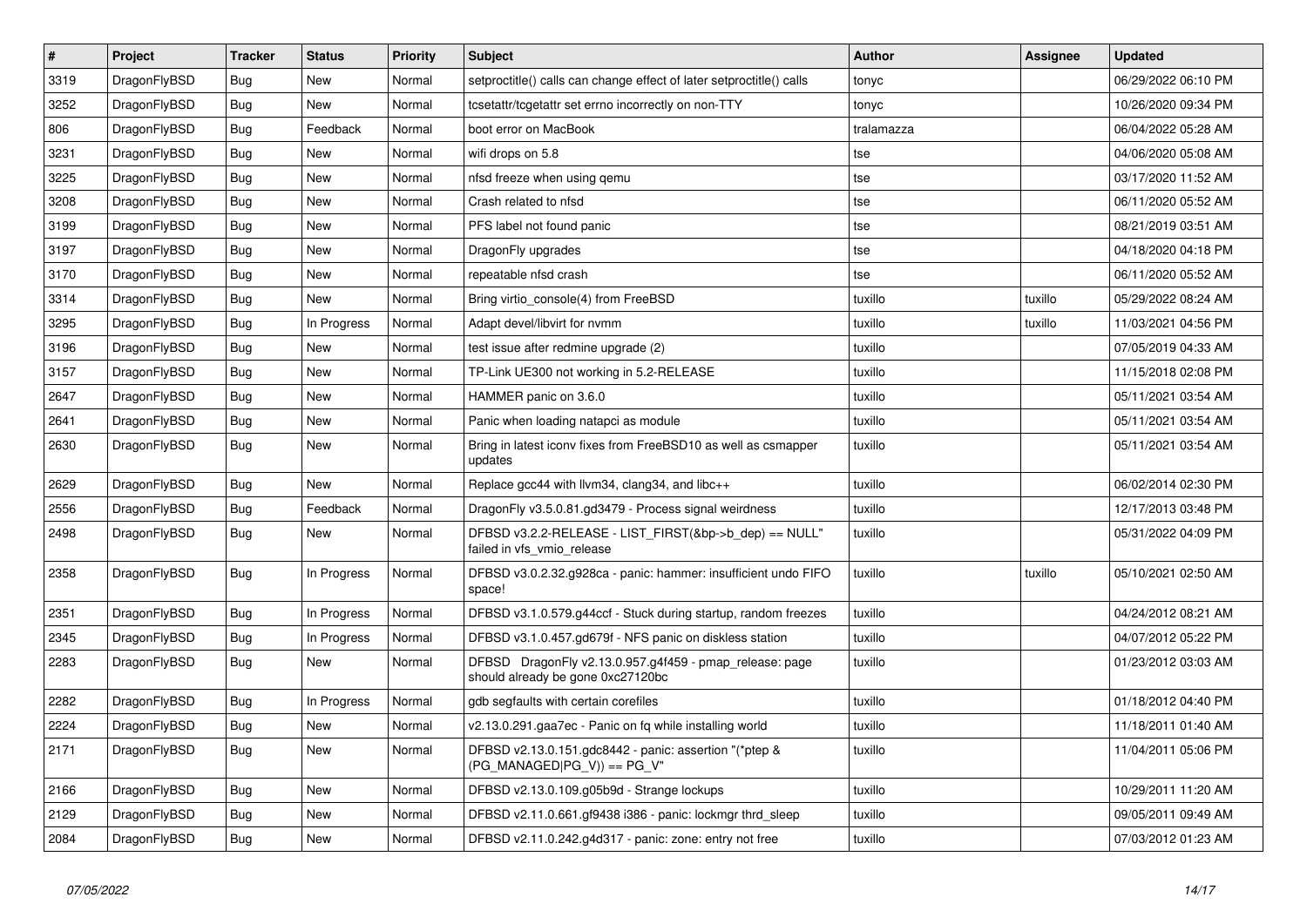| #    | Project      | Tracker    | <b>Status</b> | <b>Priority</b> | <b>Subject</b>                                                                                                                                              | <b>Author</b>    | Assignee  | Updated             |
|------|--------------|------------|---------------|-----------------|-------------------------------------------------------------------------------------------------------------------------------------------------------------|------------------|-----------|---------------------|
| 2078 | DragonFlyBSD | Bug        | New           | Normal          | DFBSD i386 v2.11.0.201.g3ed2f - Panic during installworld into a<br>vn0 device                                                                              | tuxillo          |           | 05/19/2011 07:50 PM |
| 1959 | DragonFlyBSD | Bug        | New           | Normal          | DFBSD v2.9.1.422.gc98f2 - Panic during boot - IPv6 and PF                                                                                                   | tuxillo          |           | 01/13/2011 03:37 AM |
| 1867 | DragonFlyBSD | <b>Bug</b> | New           | Normal          | it(4) motherboard and fan problems                                                                                                                          | tuxillo          |           | 07/08/2011 10:48 AM |
| 1332 | DragonFlyBSD | <b>Bug</b> | Feedback      | Normal          | DFBSD 2.2 - Booting usbcdrom/usbsticks on thinkpad hangs on<br>"BTX Halted"                                                                                 | tuxillo          |           | 05/11/2021 04:00 AM |
| 2490 | DragonFlyBSD | Bug        | <b>New</b>    | Normal          | nmalloc should color addresses to avoid cache bank conflictsw                                                                                               | vsrinivas        |           | 06/10/2014 05:51 AM |
| 2489 | DragonFlyBSD | <b>Bug</b> | <b>New</b>    | Normal          | nmalloc doesn't cache VA for allocations > 8KB                                                                                                              | vsrinivas        |           | 06/10/2014 05:51 AM |
| 2360 | DragonFlyBSD | Bug        | In Progress   | Normal          | Wishlist: virtio driver import                                                                                                                              | vsrinivas        |           | 06/04/2022 04:16 AM |
| 2154 | DragonFlyBSD | Bug        | <b>New</b>    | Normal          | vkernel copyout() doesn't return EFAULT on error                                                                                                            | vsrinivas        |           | 10/20/2011 03:53 AM |
| 2136 | DragonFlyBSD | <b>Bug</b> | <b>New</b>    | Normal          | socketpair() doesn't free file descriptors on copyout failure                                                                                               | vsrinivas        |           | 04/05/2013 09:13 AM |
| 2113 | DragonFlyBSD | <b>Bug</b> | <b>New</b>    | Normal          | nmalloc threaded program fork leak                                                                                                                          | vsrinivas        | vsrinivas | 08/11/2011 07:25 PM |
| 2085 | DragonFlyBSD | Bug        | <b>New</b>    | Normal          | panic: assertion: (m->flags & PG_MAPPED) == 0 in<br>vm_page_free_toq                                                                                        | vsrinivas        |           | 06/10/2011 07:48 AM |
| 2081 | DragonFlyBSD | Bug        | Feedback      | Normal          | Panic on device "detach" / "failure"                                                                                                                        | vsrinivas        |           | 02/29/2012 07:11 AM |
| 1861 | DragonFlyBSD | Bug        | <b>New</b>    | Normal          | panic via kprintf (lockmgr called in a hard section)                                                                                                        | vsrinivas        |           | 10/11/2010 12:56 AM |
| 1749 | DragonFlyBSD | Bug        | In Progress   | Normal          | HAMMER fsstress panic in hammer_flush_inode_core<br>'ip->flush state != HAMMER FST FLUSH'                                                                   | vsrinivas        |           | 05/11/2021 04:06 AM |
| 1744 | DragonFlyBSD | <b>Bug</b> | In Progress   | Normal          | HAMMER fsstress panic in hammer setup child callback                                                                                                        | vsrinivas        |           | 05/11/2021 04:05 AM |
| 1661 | DragonFlyBSD | Bug        | In Progress   | Normal          | panic on password entry mount smb filesystem                                                                                                                | vsrinivas        |           | 11/27/2021 08:29 AM |
| 2886 | DragonFlyBSD | Bug        | New           | Normal          | dragonfly mail agent: sending a testmail causes high system load                                                                                            | worf             |           | 02/05/2016 05:53 AM |
| 2287 | DragonFlyBSD | <b>Bug</b> | <b>New</b>    | Normal          | HAMMER(ROOT) Illegal UNDO TAIL signature at<br>300000001967c000                                                                                             | y0n3t4n1         |           | 11/07/2018 01:22 AM |
| 2840 | DragonFlyBSD | <b>Bug</b> | <b>New</b>    | Normal          | wrong voltage is reported                                                                                                                                   | yellowrabbit2010 |           | 09/11/2015 06:09 PM |
| 604  | DragonFlyBSD | <b>Bug</b> | In Progress   | Normal          | 1.8.1-RELEASE - clock runs fast on mainboard ASUS P5A-B                                                                                                     | yeti             |           | 05/11/2021 03:55 AM |
| 2585 | DragonFlyBSD | Bug        | <b>New</b>    | Normal          | Dfly 3.4.3 on ESXi 5.1, HP Smart Array P410 passthrough<br>recognised, but not functioning                                                                  | yggdrasil        | swildner  | 05/09/2022 08:14 AM |
| 3318 | DragonFlyBSD | Bug        | In Progress   | Normal          | Segmenation fault when a process resumed with checkpt exits                                                                                                 | zabolekar        | tuxillo   | 06/18/2022 08:24 AM |
| 2324 | DragonFlyBSD | Bug        | <b>New</b>    | Normal          | natacotrol support > 2TB not working even after the ftigeot patch                                                                                           | zenny            |           | 03/03/2012 01:00 AM |
| 3224 | DragonFlyBSD | <b>Bug</b> | <b>New</b>    | Normal          | Kernel panic when trying to ping6                                                                                                                           | zhtw             |           | 03/08/2020 08:55 AM |
| 3194 | DragonFlyBSD | Bug        | <b>New</b>    | High            | Hammer kernel crash on mirror-stream of PFS after upgrade<br>(assertion "cursor->flags &<br>HAMMER_CURSOR_ITERATE_CHECK" failed in<br>hammer btree iterate) | Anonymous        |           | 06/29/2019 01:32 PM |
| 2870 | DragonFlyBSD | Bug        | <b>New</b>    | High            | Broken text and icons when glamor acceleration is used                                                                                                      | 375gnu           | ftigeot   | 01/31/2016 12:13 AM |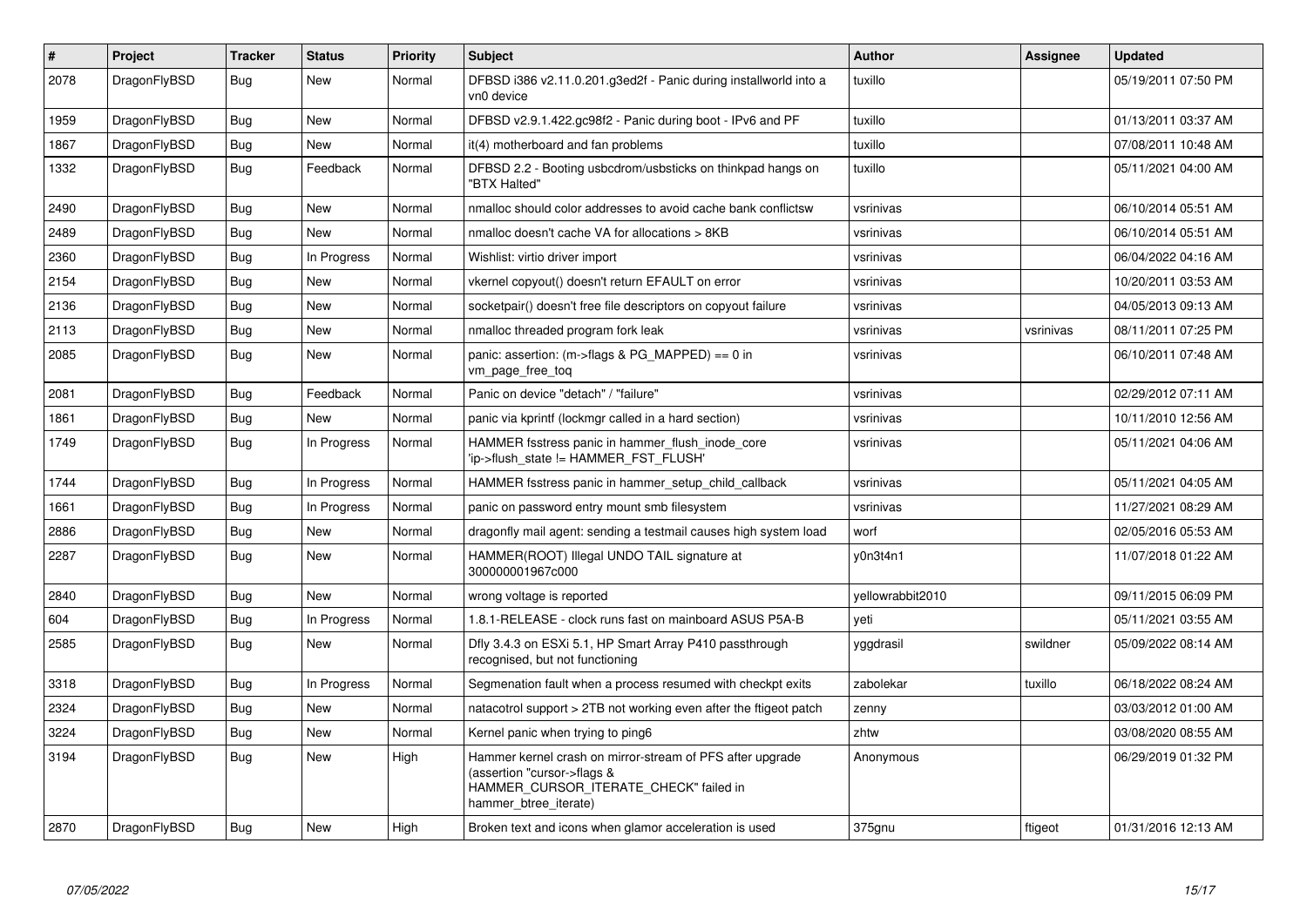| #    | Project      | <b>Tracker</b> | <b>Status</b> | <b>Priority</b> | Subject                                                                                                                                        | Author            | Assignee  | <b>Updated</b>      |
|------|--------------|----------------|---------------|-----------------|------------------------------------------------------------------------------------------------------------------------------------------------|-------------------|-----------|---------------------|
| 3240 | DragonFlyBSD | Bug            | New           | High            | compile error because of openssl with /usr/dports/security/rhash for<br>mysql 8 install                                                        | <b>UlasSAYGIN</b> |           | 06/04/2020 08:05 AM |
| 2736 | DragonFlyBSD | Bug            | <b>New</b>    | High            | kernel panics on acpi timer probe function                                                                                                     | cnb               |           | 05/11/2021 03:55 AM |
| 1198 | DragonFlyBSD | Bug            | New           | High            | DDB loops panic in db read bytes                                                                                                               | corecode          | tuxillo   | 05/11/2021 03:51 AM |
| 1831 | DragonFlyBSD | Bug            | Feedback      | High            | HAMMER "malloc limit exceeded" panic                                                                                                           | eocallaghan       | dillon    | 06/04/2022 04:38 AM |
| 2657 | DragonFlyBSD | Bug            | New           | High            | Needs acl to migrate our servers                                                                                                               | ferney            |           | 03/31/2014 11:37 AM |
| 884  | DragonFlyBSD | Bug            | In Progress   | High            | Performance/memory problems under filesystem IO load                                                                                           | hasso             |           | 05/11/2021 03:50 AM |
| 2825 | DragonFlyBSD | Bug            | New           | High            | 3x dhclient = hanging system (objcache exhausted)                                                                                              | jaccovonb         | sepherosa | 05/11/2021 03:55 AM |
| 2421 | DragonFlyBSD | Bug            | New           | High            | Kernel panic: vm_fault: page 0xc0f70000 not busy!                                                                                              | lentferj          |           | 10/03/2012 08:16 AM |
| 3111 | DragonFlyBSD | Bug            | In Progress   | High            | Mouse lags every second heavily under X11                                                                                                      | mneumann          |           | 12/12/2017 09:46 PM |
| 2117 | DragonFlyBSD | Bug            | New           | High            | ACPI and/or bce(4) problem with 2.11.0.673.g0d557 on HP DL380<br>G6                                                                            | pauska            |           | 08/22/2011 10:15 AM |
| 2547 | DragonFlyBSD | Bug            | New           | High            | crashed while doing a dry run of pkg_rolling-replace                                                                                           | phma              |           | 04/18/2013 10:40 PM |
| 2396 | DragonFlyBSD | Bug            | Feedback      | High            | Latest 3.1 development version core dumps while destroying master<br><b>PFS</b>                                                                | sgeorge           |           | 01/23/2013 04:10 PM |
| 2347 | DragonFlyBSD | Bug            | Feedback      | High            | Hammer PFSes destroy does not give back full space allocated to<br><b>PFS</b>                                                                  | sgeorge           |           | 07/19/2012 01:11 AM |
| 3129 | DragonFlyBSD | Bug            | New           | High            | Kernel panic with 5.2.0 on A2SDi-4C-HLN4F                                                                                                      | stateless         |           | 04/24/2018 12:50 AM |
| 3205 | DragonFlyBSD | Bug            | Feedback      | High            | Go compiler net test failing                                                                                                                   | t dfbsd           | tuxillo   | 05/10/2021 02:45 AM |
| 2915 | DragonFlyBSD | Bug            | New           | High            | Hammer mirror-copy problem                                                                                                                     | t dfbsd           |           | 08/25/2016 05:28 AM |
| 2296 | DragonFlyBSD | Bug            | In Progress   | High            | panic: assertion "m->wire count > 0" failed                                                                                                    | thomas.nikolajsen |           | 08/30/2012 06:09 AM |
| 3266 | DragonFlyBSD | Bug            | New           | High            | Filesystems broken due to "KKASSERT(count &<br>TOK_COUNTMASK);"                                                                                | tkusumi           |           | 03/15/2021 01:21 PM |
| 2930 | DragonFlyBSD | Bug            | New           | High            | 'objcache' causes panic during 'nfs readdir'                                                                                                   | tofergus          |           | 07/26/2016 01:09 PM |
| 2140 | DragonFlyBSD | Bug            | New           | High            | hammer_io_delallocate panic with 'duplicate entry' message                                                                                     | ttw               |           | 10/07/2011 12:22 PM |
| 2638 | DragonFlyBSD | Bug            | Feedback      | High            | Fix machdep.pmap mmu optimize                                                                                                                  | tuxillo           |           | 05/11/2021 04:07 AM |
| 2495 | DragonFlyBSD | Bug            | New           | High            | DFBSD v3.3.0.960.g553fe7 - ocnt != 0" failed in<br>prop_object_release                                                                         | tuxillo           |           | 05/31/2022 04:08 PM |
| 2828 | DragonFlyBSD | <b>Bug</b>     | New           | High            | On AMD APUs and Bulldozer CPUs, the machdep.cpu_idle_hlt<br>sysctl should be 3 by default                                                      | vadaszi           | vadaszi   | 05/11/2021 04:07 AM |
| 2071 | DragonFlyBSD | <b>Bug</b>     | New           | High            | Panic on assertion: $(int)(\text{flg}\text{-}\text{seq}\text{-}\text{seq})$ > 0 in hammer_flusher_flush $\vert$ vsrinivas<br>after inode error |                   |           | 06/12/2011 07:59 AM |
| 1185 | DragonFlyBSD | <b>Bug</b>     | New           | High            | need a tool to merge changes into /etc                                                                                                         | wa1ter            |           | 02/18/2014 06:02 AM |
| 3124 | DragonFlyBSD | Bug            | New           | High            | DragonFlyBSD 5.0.2 with Hammer2 with UEFI install doesn't boot                                                                                 | wiesl             |           | 06/18/2019 05:07 AM |
| 1920 | DragonFlyBSD | <b>Bug</b>     | New           | High            | system hangs                                                                                                                                   | zhtw              |           | 11/22/2010 08:59 AM |
| 2499 | DragonFlyBSD | <b>Bug</b>     | In Progress   | Urgent          | DRAGONFLY_3_2 lockd not responding correctly                                                                                                   | Nerzhul           |           | 01/22/2013 12:47 PM |